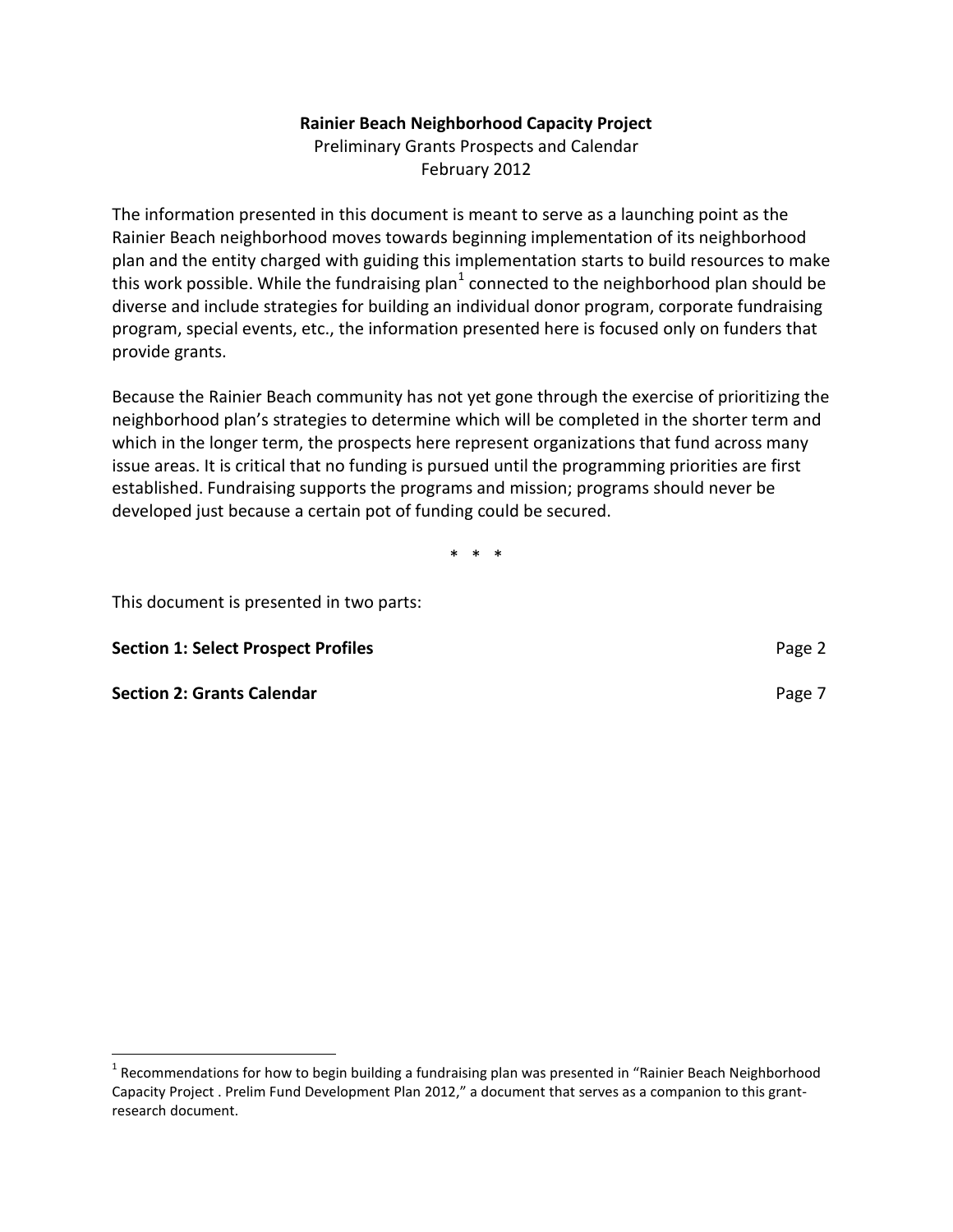## **Section 1 Select Prospect Profiles**

<span id="page-1-0"></span>Presented first are write-ups about a few organizations that may be of particular interest to the Rainier Beach neighborhood as its community-building work advances.

**Neighborhood Matching Fund** (http://www.seattle.gov/neighborhoods/nmf/default.htm) The Neighborhood Matching Fund (NMF) program, managed through the Seattle Department of Neighborhoods, provides neighborhood groups with City of Seattle resources for communitydriven projects that enhance and strengthen their own neighborhoods. All projects are initiated, planned and implemented by community members in partnership with the City. Every award is matched by neighborhoods' or communities' resources of volunteer labor, donated materials, donated professional services or cash.

NMF awards generally fall within these project types: physical improvements (for things like playgrounds, community buildings, etc.); non-physical projects (festivals, training sessions, etc.); race and social justice; youth-initiated; planning and design; community organizing; environmental, including food security and climate protection; public school projects; and arts and culture. Typically, NMF awards fund: personnel; professional services; supplies and materials; and construction and capital expenses. These awards are made through three funds:

- *Small Sparks Fund –* This fund provides awards up to \$1,000. It is designed for formal and informal neighborhood and grassroots community groups with annual organizational budgets of less than \$25,000. Applications are accepted year-round.
- *Small And Simple Projects Fund*  This fund provides awards up to \$20,000. It is suited for neighborhood-based groups, community-based organizations, ad hoc groups and business groups (such as chambers of commerce) who want to mount a project to build stronger connections in their neighborhood. The Small and Simple Projects Fund also accepts applications from community groups that do not have a geographic base, such as a racial or ethnic group, GLBT groups, a disability community, etc. Applications are accepted twice each year, usually through a spring deadline and a fall deadline.
- Large Projects Fund This fund provides awards up to \$100,000. Applications are accepted for projects from neighborhood-based groups, ad hoc groups and business groups who want to mount larger-scaled projects to build stronger connections in their neighborhood. Large Projects Fund applicants and projects must be based in a specific neighborhood. Applications are accepted once annually, typically mid-year.

The NMF project managers are very accessible, and make themselves available to answer questions and provide technical assistance for groups interested in submitting requests. For applicants of the Large Projects Fund, they will even review proposals in draft form in advance of the deadline. They can be good partners for community organizations as they move forward in various aspects of community building and project implementation. Oftentimes, groups will begin working with the NMF program by starting with a Small and Simple Projects Fund award for early phases of a larger project, and then advance to the Large Projects Fund in subsequent years (although such a succession is not required).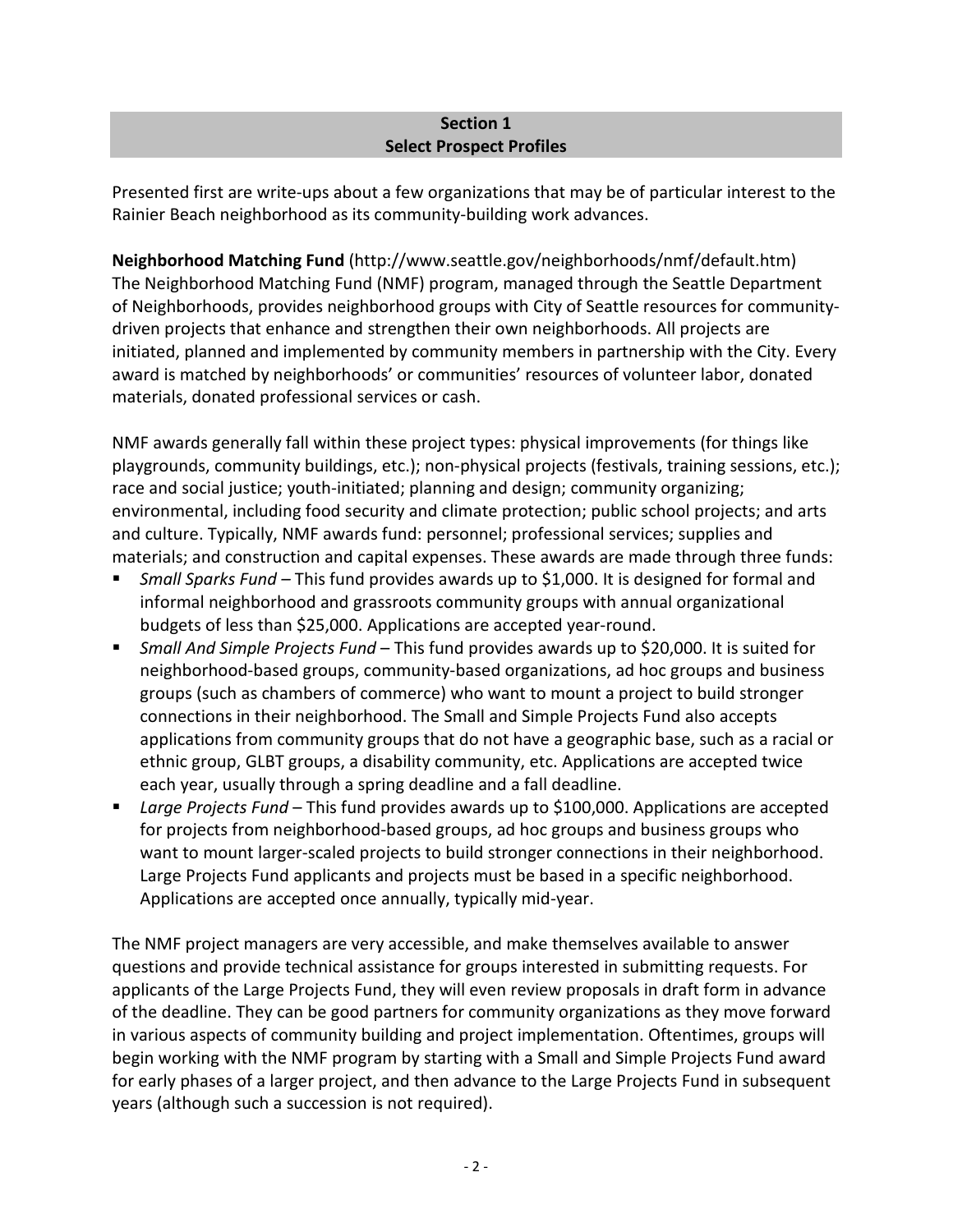## **Impact Capital** (http://www.impactcapital.org/communityBuilding.html)

Impact Capital is a Seattle-based nonprofit agency that works around Washington State to build and sustain vibrant neighborhoods in underserved communities. In addition to lending and training programs, they offer community-building programs focused on transforming distressed neighborhoods into dynamic places where people want to live, work, do business and raise families. The core of this work is the Vibrant Communities program, which turns communities around through an approach that recognizes that physical development, while critical, is not enough to create truly vibrant communities.

In each Vibrant Community, Impact Capital serves as a project manager, working in partnership with a community organization and the local government. They not only guide the process to ensure that activities are implemented effectively, but also provide financial and community resources, expertise, project management, connections to partners and technical assistance that help strengthen participating communities' skills and empower them to sustain their work over the long term. The local and national experience and relationships they bring allows them to serve as a valuable and trusted bridge between the efforts of the communities and the interests of funders and other community stakeholders. Vibrant Communities' goal is to build capacity within communities so that they can:

- provide safe, decent affordable housing;
- **Part of represents** promote vibrant commercial districts;
- increase family wealth and income;
- make neighborhoods safer and healthier; and
- strengthen civic institutions and local leadership.

When Impact Capital engages a neighborhood or community through the Vibrant Communities program, they work with the project stakeholders over several years' time (often three to four years) by providing the following:

- *Comprehensive strategies*. The cornerstone of the program is the development of a neighborhood action plan, which contains a variety of community-designed action items to be completed in a short-, mid- and long-term timeframe over a multi-year period.
- *Dedicated Leads*. For each component of the action plan, staff or groups are identified to take responsibility for ensuring implementation of every activity. Impact Capital staff also spend dedicated time with these community leaders to support them in their efforts to make progress.
- *Partnerships*. While a Vibrant Communities project's activities are led by a local lead community organization, it is understood that no one agency can do everything. Public agencies, nonprofit organizations and area residents and employees must share investments in and responsibility for strengthening their neighborhoods.
- *Training*. To bridge gaps in skills, Impact Capital offers peer-learning and training sessions throughout the year for stakeholders working on revitalization issues in their neighborhoods.

This is not a traditional grantmaking organization, and they do not accept projects through an open-call process. Because their involvement is so intensive, Impact Capital enters into these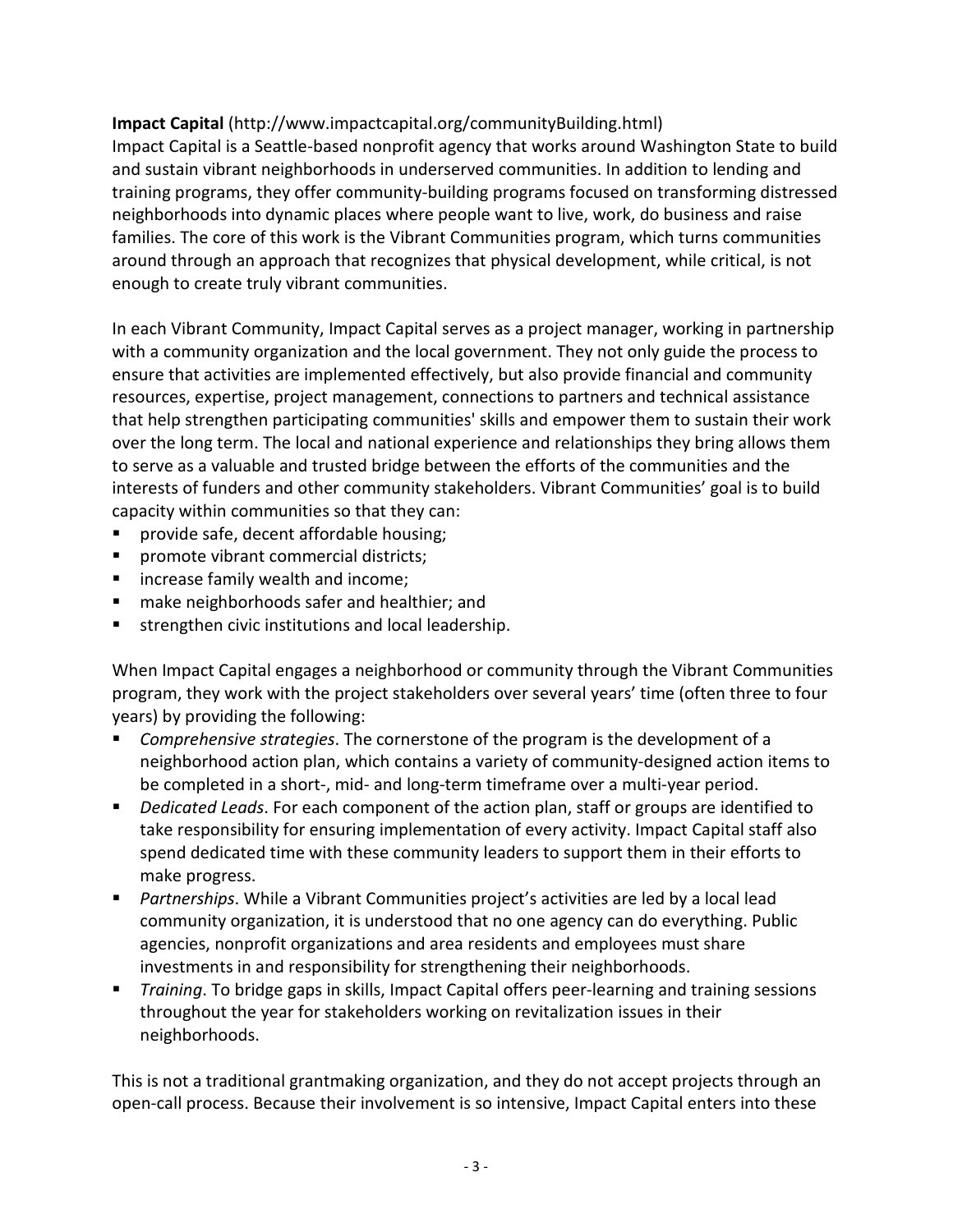partnerships thoughtfully. In Seattle, some of the efforts within the Vibrant Communities program have been focused specifically on commercial corridors, work that has been conducted in partnership with the City of Seattle Office of Economic Development through the Only in Seattle initiative. (Information about the Only in Seattle rfp is in the grant calendar that follows.)

While they are interested in expanding beyond commercial-corridor work to include initiatives focused on urban agriculture, green development, housing development and more, Impact Capital is currently in a holding pattern with regard to their future growth. They have a new executive director in place and are undergoing strategic planning. Until that process is completed, they will not be considering new partnership commitments.

However, Impact Capital already has some conversations underway in the Rainier Beach neighborhood, with some efforts starting with the Rainier Beach Merchants Association. Stewardship of this relationship could lead to a long-term partnership. This could be beneficial not only because of the types of programs and services that Impact Capital offers, but also because some funders prefer to invest in community development efforts by making grants through organizations like Impact Capital – which bring strong experience and proven track records – rather than making grants directly to community organizations within neighborhoods.

**Promise Neighborhoods** (http://www2.ed.gov/programs/promiseneighborhoods/index.html) The vision of the Promise Neighborhoods grant program is that all children and youth growing up in Promise Neighborhoods have access to great schools and strong systems of family and community support that will prepare them to attain an excellent education and successfully transition to college and a career. The program is managed by the US Department of Education, and the purpose of Promise Neighborhoods is to significantly improve the educational and developmental outcomes of children and youth in our most distressed communities, and to transform those communities by:

- identifying and increasing the capacity of eligible entities that are focused on achieving results for children and youth throughout an entire neighborhood;
- building a complete continuum of cradle-to-career solutions of both educational programs and family and community supports, with great schools at the center;
- **If integrating programs and breaking down federal agency "silos" so that solutions are** implemented effectively and efficiently across agencies;
- **developing the local infrastructure of systems and resources needed to sustain and scale up** proven, effective solutions across the broader region beyond the initial neighborhood; and
- **EXTER 1** Learning about the overall impact of the Promise Neighborhoods program and about the relationship between particular strategies in Promise Neighborhoods and student outcomes, including through a rigorous evaluation of the program.

To date, there have been two rounds of grants made:

 In 2010, one-year planning grants of between \$400,000 and \$500,000 were awarded to 21 organizations across the country. An additional 17 organizations (including Seattle's Neighborhood House) that scored high, but not quite high enough to win the cash awards,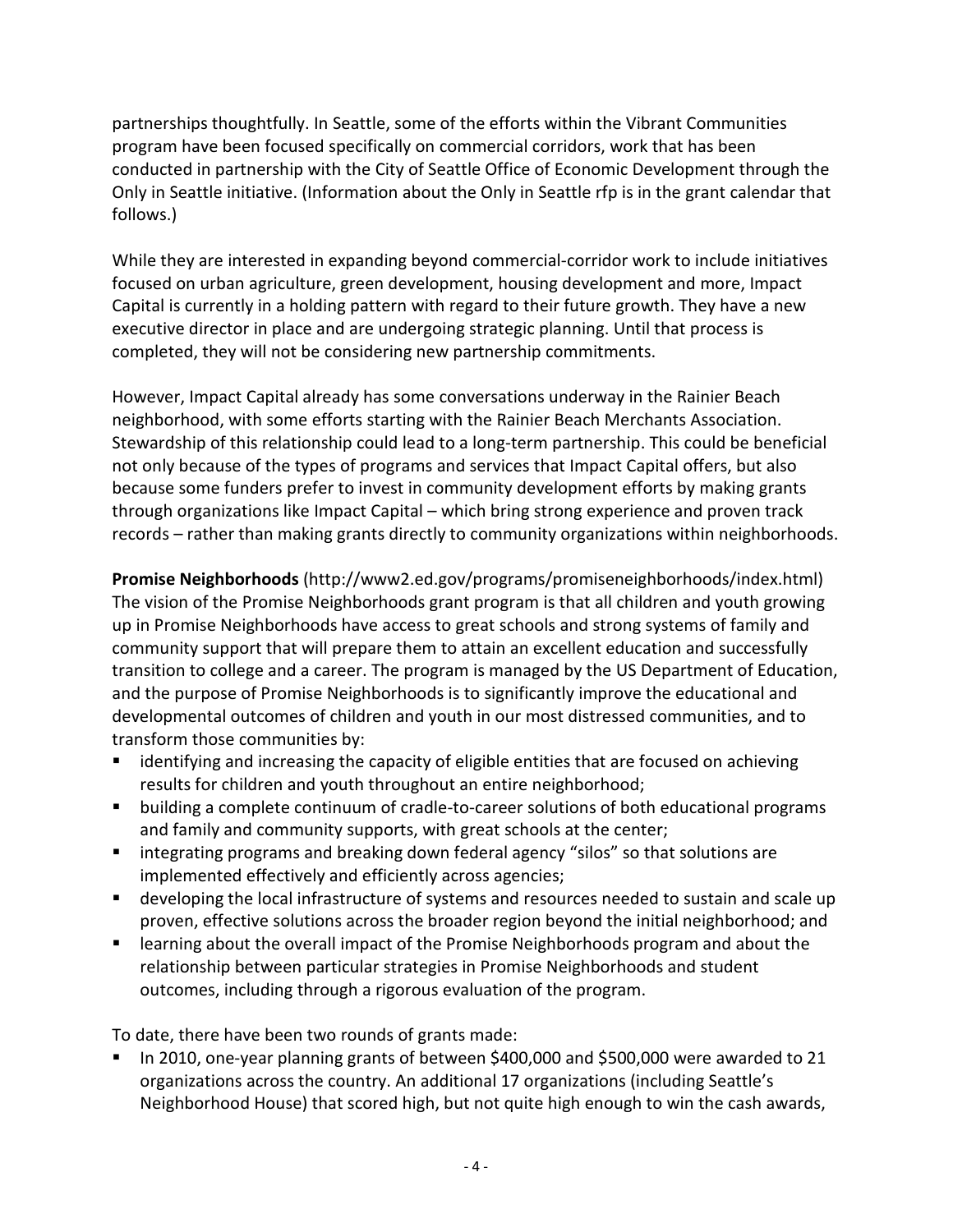were invited to be part of the Promise Neighborhoods Network community, basically a learning cohort. Through this network, these 17 agencies received everything that the 21 awardees received (aside from the cash), including technical assistance, opportunities to attend conferences, access to PolicyLink and access to the Promise Neighborhoods Institute.

In 2011, five organizations received the program's first distribution of implementation grants. Starting this year, these five organizations will receive a first-year grant of up to \$6 million, totaling up to \$30 million over the life of the grant. Each of the five Promise Neighborhoods implementation grantees will also be eligible for funding from the Department of Justice to support and expand their public safety strategy. An additional 15 organizations received \$500,000 planning grants.

The federal government has pledged \$60 million for Promise Neighborhoods in FY2012. In subsequent years, contingent on the availability of funds, the Department intends to conduct competitions for new implementation and planning grants. While all eligible entities will be able to apply for implementation grants, eligible entities that have effectively carried out the planning activities (as described in the Promise Neighborhoods' Notice Inviting Applications), whether independently or with a Promise Neighborhoods planning grant, are likely to be wellpositioned with the plan, commitments, data, and demonstrated organizational leadership and capacity necessary to develop a quality application for an implementation grant.

Organizations eligible to apply include: nonprofit organizations, including faith-based nonprofit organizations; institutions of higher education; and Indian tribes. An organization must:

- operate or propose to work with and involve in carrying out its proposed project, in coordination with the school's local educational agency (LEA), at least one public elementary or secondary school that is located within the identified geographic area that the grant will serve;
- currently provide at least one of the solutions from the applicant's proposed continuum of solutions in the geographic area proposed to be served; and
- **•** be representative of the geographic area proposed to be served. This means that residents of the geographic area have an active role in decision-making and that at least one-third of the entity's governing board or advisory board is made up of:
	- o residents who live in the geographic area proposed to be served;
	- $\circ$  residents of the city or county in which the neighborhood is located who are lowincome;
	- o public officials who serve the geographic area proposed to be served (although not more than one-half of the governing board or advisory board may be made up of public officials); or
	- o some combination of individuals from these three groups.

This funding program is very competitive. For the 2010 round, 339 communities submitted applications. The following year, over 200 organizations applied for the implementation and planning grants. This program is deeply focused on data and outcomes. Defined geographic areas, for example, must be mapped out down to the specific house so that identified needs and measurable outcomes can be as realistic and accurate as possible. If Rainier Beach is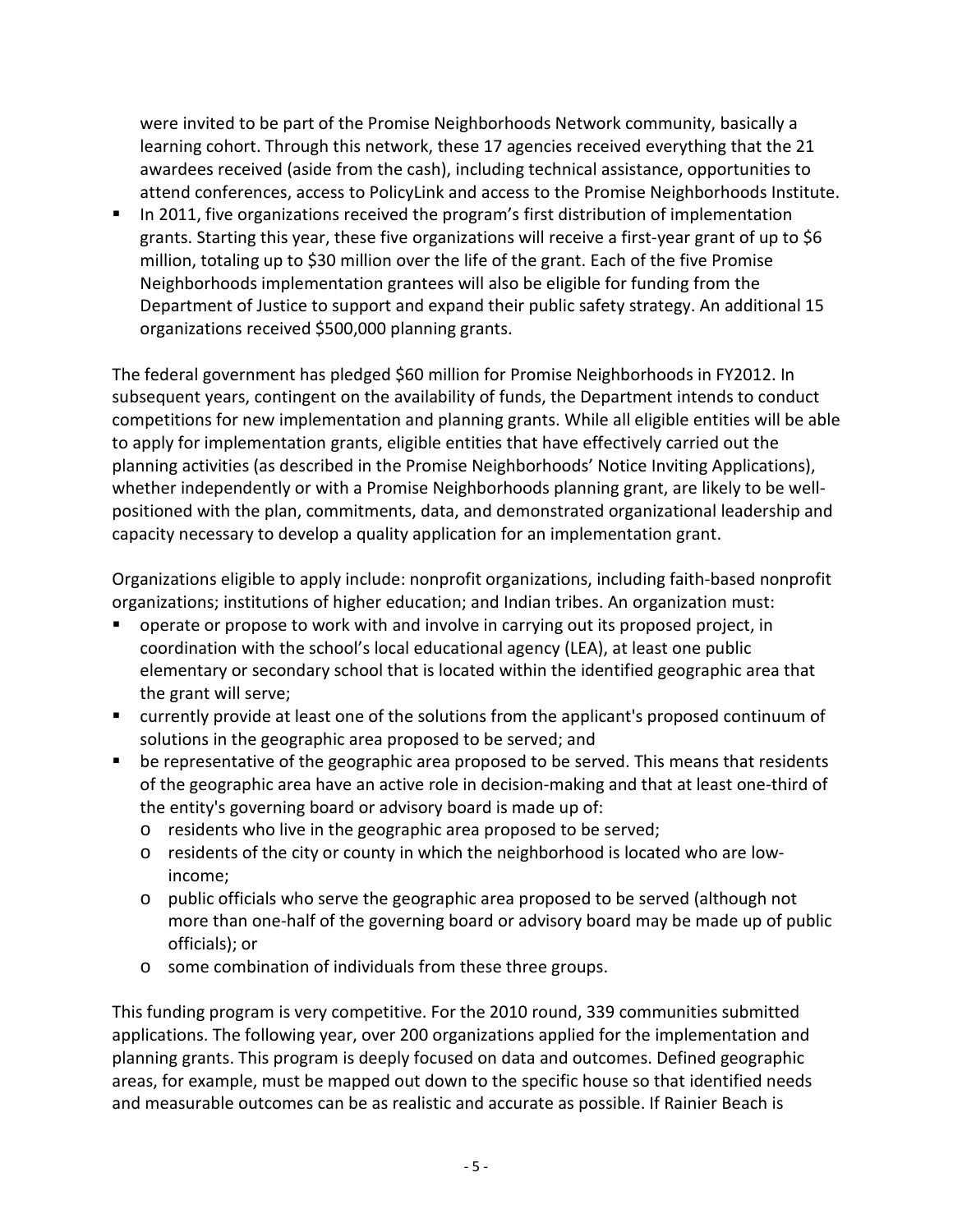interested in one day pursuing a Promise Neighborhoods grant, it would be prudent to begin thinking about how to set up the intensive data and other systems that will be required to both win a grant award and successfully implement the project. Consistent across awardees is also a defined lead organization within each project, one that is well-established and well-known and that can successfully manage the complex elements of these large projects. These organizations bring strong systems (data collection, fundraising, experience navigating local political systems, etc.) and knowledge and understanding about federal grants available through the Department of Education or other federal agencies. Also consistent across the awardee projects is clear understanding and management of all the specific roles and responsibilities of each of the different partners involved in project implementation.

The Promise Neighborhoods Institute, housed at PolicyLink, is a nonprofit organization that assists Promise Neighborhoods in connecting to local resources to wrap children in education, health, and social supports from cradle-to-college-to-career, and serves as a link to federal, public and private investors. While it is deeply tied to the federal Promise Neighborhoods program, it also offers information for organizations that are not Promise Neighborhoods awardees. Their Web site includes a "How to Build One" section that includes step-by-step tools for the Promise Neighborhoods grant application process as well as guides for communities interested in using the Promise Neighborhoods model to transform their own neighborhoods: http://www.promiseneighborhoodsinstitute.org/How-to-Build-One.

Locally, Neighborhood House has had experience applying to both the 2010 and 2011 grant cycles, and has served in the 2010 learning cohort. If Rainier Beach is serious about achieving Promise Neighborhoods as a community-development goal for its cradle-to-college-to-career efforts, meeting with Neighborhood House could provide important information and guidance.

**The Seattle Foundation** (http://www.seattlefoundation.org/Pages/Default.aspx)

The Seattle Foundation, King County's community foundation, aims to build a healthy community by supporting effective and efficient nonprofit organizations by making investments in the seven elements of their Healthy Community Framework: arts and culture; basic needs; economy; education; environment; health and wellness; and neighborhoods and communities. In addition to making grants through its open-call Community Grantmaking Program and other smaller grants funds, The Seattle Foundation also periodically launches work that helps it further its goals to strengthen the health and vibrancy of the King County community.

Currently, they are engaged in initiating some place-based work. This is still in early stages, and they are now focused on building collaborative relationships with other funders and community organizations. The geographic areas they are considering starting with in this new place-based work are Skyway and, possibly, Yesler. At this point, there are no plans to establish an open-call request-for-proposals process for this initiative. Michael Brown, Vice President of Community Leadership, is leading this effort at the foundation.

(Information about The Seattle Foundation's regular Community Grantmaking Program is in the grants calendar that follows.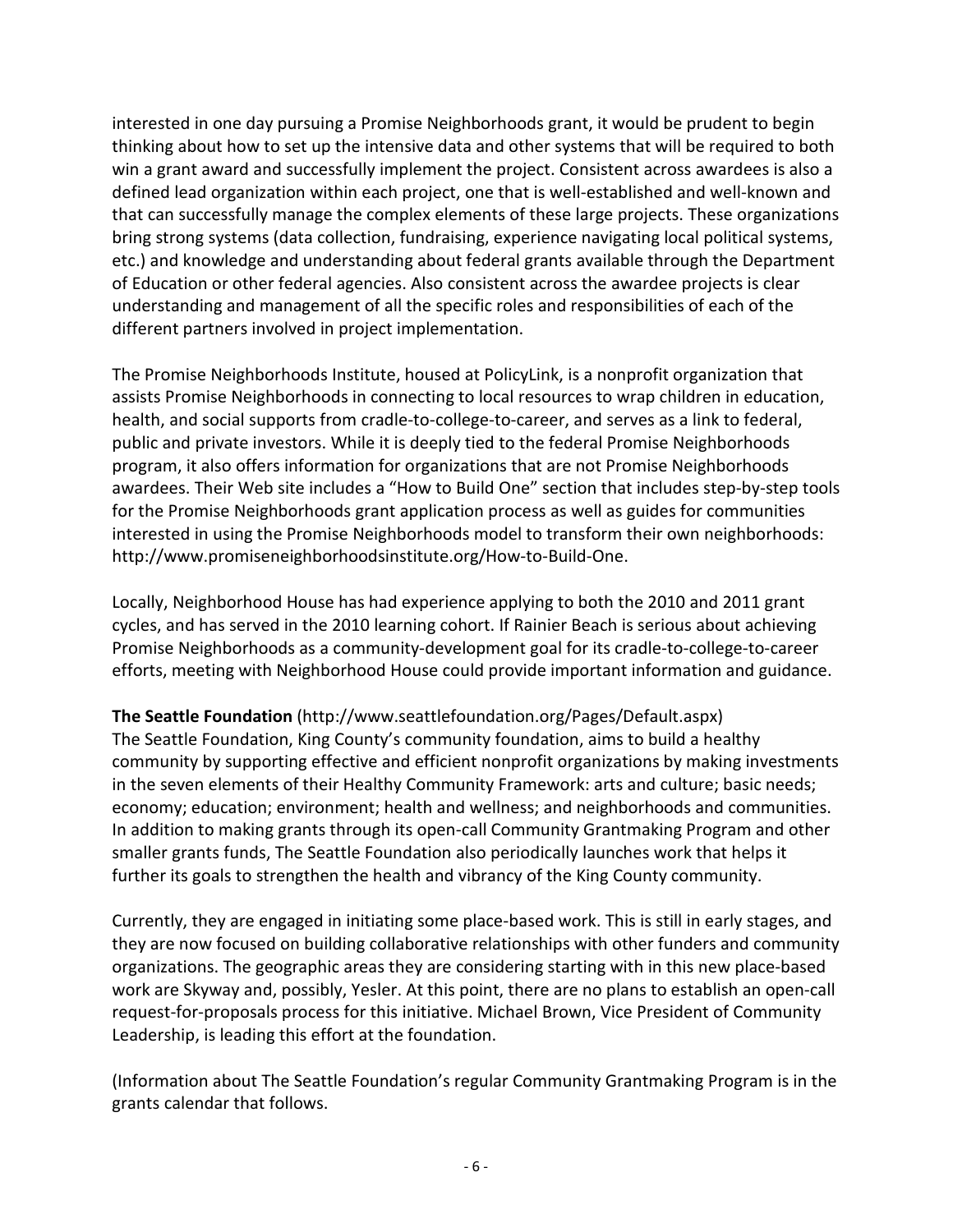## **Section 2 Grants Calendar**

<span id="page-6-0"></span>Grants calendars are a way to organize activities related to grantseeking. These are dynamic documents that should be both updated regularly to ensure that information about guidelines and deadlines are up-to-date and enhanced as organizational needs and programmatic activities are defined and evolve.

The information presented here is but a small percentage of foundations that could serve as funding prospects for the broad and diverse slate of activities that are identified in the Rainier Beach Neighborhood Plan. These funders have been placed on this spreadsheet because their grantmaking covers a broad range of issue areas and/or because they are interested in supporting community-building efforts. Before applying to any of these funders, deeper research should be conducted on each of these prospects to gain a clearer understanding about specific funding parameters and restrictions. (For example, most private and public funders require applicants to be 501(c)(3) nonprofit organizations. In some cases, funders will permit non-c3 applicants to use a fiscal sponsor when applying for funding. These types of criteria must be clearly understood before a proposal is submitted.) When possible and allowable, contact with the program officer or other appropriate foundation staff should be made before submitting a request in an effort to begin building a relationship.

Once decisions have been made by the community about how to prioritize the many strategies noted in the neighborhood plan, a more intensive round of targeted grant prospecting should be conducted to identify foundations that would be interested in specific issues or projects. For example, a foundation might be specifically interested in after-school youth programs, but may not be interested in in-school activities. Or, another foundation might be focused on delivery of social services specifically for low-income seniors.

Remember, as was noted in the December [2](#page-6-1)011 conversation with funders<sup>2</sup>, clearly identifying of your vision, purpose, infrastructure and goals and plan before pursuing funding will put you in stronger position to achieve successes.

<span id="page-6-1"></span> $2$  Detailed notes from this meeting's conversation can be found among the documents posted for the January 23, 2012 committee meeting (http://www.seattle.gov/neighborhoods/npi/rbnac\_resources.htm). Additionally, a summary of themes that arose from this conversation can be found "Rainier Beach Neighborhood Capacity Project . Prelim Fund Development Plan 2012," a document that serves as a companion to this grant-research document.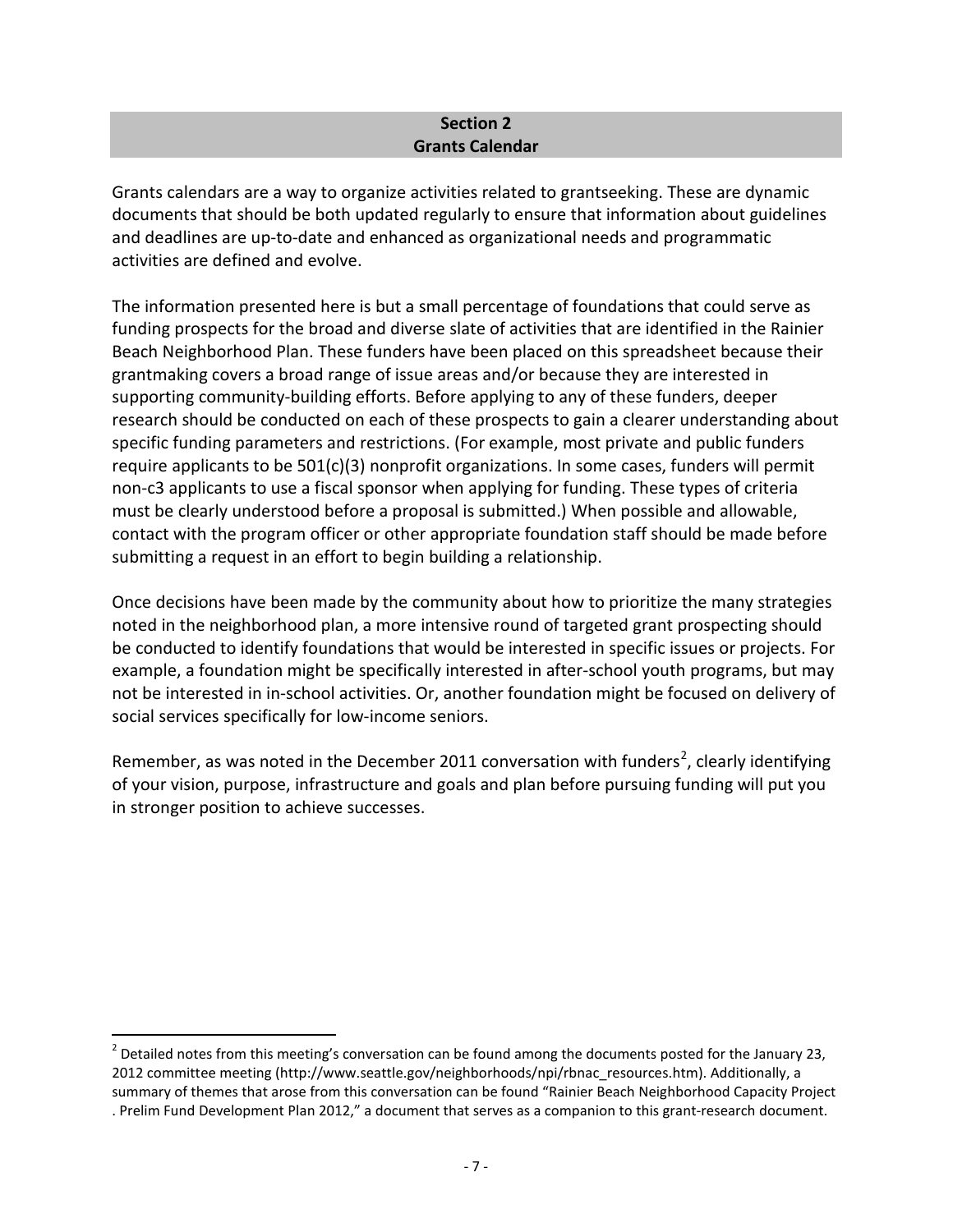| <b>Deadline</b> | <b>Funder</b>                                                                                                         | <b>Possible RB</b><br><b>Request Focus</b> | <b>Funder's Area(s) of Funding</b><br><b>Focus</b>                            | <b>Notes</b>                                                                     |
|-----------------|-----------------------------------------------------------------------------------------------------------------------|--------------------------------------------|-------------------------------------------------------------------------------|----------------------------------------------------------------------------------|
|                 |                                                                                                                       |                                            |                                                                               |                                                                                  |
| <b>January</b>  |                                                                                                                       |                                            |                                                                               |                                                                                  |
| 15 Jan          | <b>Neighbor to Neighbor Small</b><br><b>Grants Program</b><br>See April listing.                                      |                                            |                                                                               |                                                                                  |
| 15 Jan          | <b>Seattle Foundation</b>                                                                                             | neighborhood                               | This deadline is for their                                                    | These grantmaking programs                                                       |
| (2013)          | (Community Grantmaking<br>Program)                                                                                    | building                                   | Neighborhoods and<br>Communities funding area,<br>which is focused on efforts | prioritize low-income and<br>underrepresented and/or<br>underserved communities, |
|                 | Ceil Erickson                                                                                                         |                                            | that promote and support                                                      | particularly communities of                                                      |
|                 | Director, Community<br><b>Grantmaking Program</b>                                                                     |                                            | equitable, connected and<br>thriving neighborhoods.                           | color.                                                                           |
|                 | 1200 Fifth Avenue, Suite 1300                                                                                         |                                            |                                                                               | Organizations with annual<br>budgets smaller than \$100,000                      |
|                 | Seattle, WA 98101                                                                                                     |                                            |                                                                               | are considered a low priority.                                                   |
|                 | p: (206) 515-2131<br>e: ceil@seattlefoundation.org                                                                    |                                            |                                                                               |                                                                                  |
|                 | http://www.seattlefoundation.<br>org/nonprofits/grantmaking/Pa<br>ges/TheSeattleFoundationGran<br>tmakingProgram.aspx |                                            |                                                                               |                                                                                  |
|                 |                                                                                                                       |                                            |                                                                               |                                                                                  |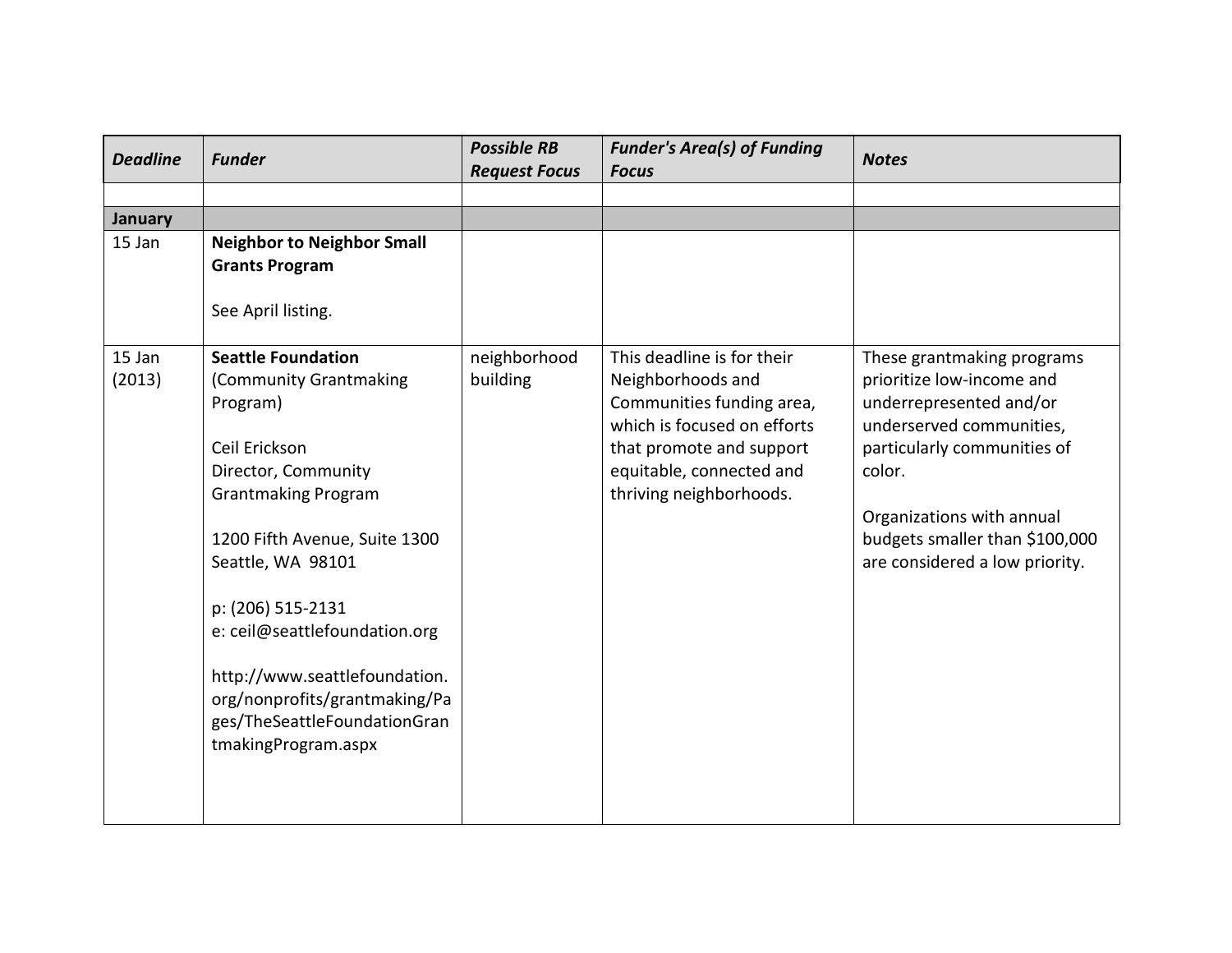| <b>February</b> |                                                                                                                                                                                                                                                                                                                                                                            |                      |                                                                                                                                                                                                                                                           |                                                                                        |
|-----------------|----------------------------------------------------------------------------------------------------------------------------------------------------------------------------------------------------------------------------------------------------------------------------------------------------------------------------------------------------------------------------|----------------------|-----------------------------------------------------------------------------------------------------------------------------------------------------------------------------------------------------------------------------------------------------------|----------------------------------------------------------------------------------------|
| 1 Feb<br>(2013) | <b>Seattle Foundation</b><br>(Community Grantmaking<br>Program)<br>Ceil Erickson<br>Director, Community<br><b>Grantmaking Program</b><br>1200 Fifth Avenue, Suite 1300<br>Seattle, WA 98101<br>p: (206) 515-2131<br>e: ceil@seattlefoundation.org<br>http://www.seattlefoundation.<br>org/nonprofits/grantmaking/Pa<br>ges/TheSeattleFoundationGran<br>tmakingProgram.aspx |                      | This deadline is for their Arts<br>and Culture funding area,<br>which is focused on:<br>broadening community<br>engagement in the arts;<br>supporting a continuum of arts<br>education for students; and<br>preserving and fully utilizing<br>arts space. | Organizations with budgets<br>smaller than \$100,000 are<br>considered a low priority. |
| 29 Feb          | <b>4Culture (Heritage Special</b><br>Projects)<br>Eric Taylor<br>101 Prefontaine Place South<br>Seattle, WA 98104<br>p: (206) 296-8688<br>e: eric.taylor@4culture.org                                                                                                                                                                                                      | heritage<br>projects | Supports projects that<br>document and interpret King<br>County's historic resources<br>and cultural traditions.                                                                                                                                          |                                                                                        |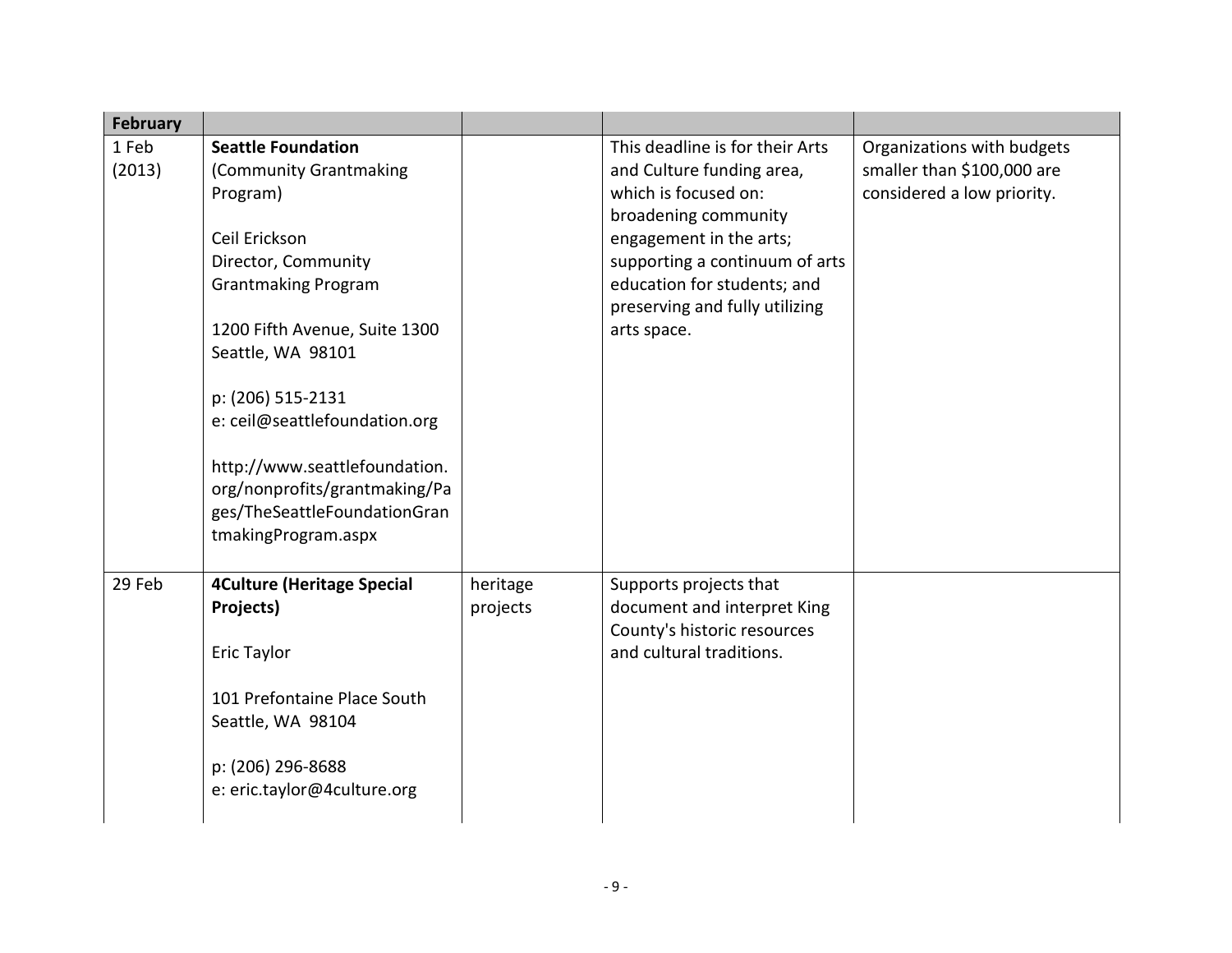|                                          | http://www.4culture.org/apply<br>/heritageprojects/index.htm                                                                                                                                                                         |                                   |                                                                                                                                                                                                                                                                    |                                                                                                                |
|------------------------------------------|--------------------------------------------------------------------------------------------------------------------------------------------------------------------------------------------------------------------------------------|-----------------------------------|--------------------------------------------------------------------------------------------------------------------------------------------------------------------------------------------------------------------------------------------------------------------|----------------------------------------------------------------------------------------------------------------|
| 29 Feb                                   | <b>4Culture (Heritage Cultural</b><br>Education)<br>Eric Taylor<br>101 Prefontaine Place South<br>Seattle, WA 98104<br>p: (206) 296-8688<br>e: eric.taylor@4culture.org<br>http://4culture.org/apply/herit<br>ageeducation/index.htm | heritage<br>cultural<br>education | Supports K-12 curriculum<br>enhancement projects by<br>organizations or individuals in<br>partnerships with schools.                                                                                                                                               |                                                                                                                |
| <b>March</b>                             |                                                                                                                                                                                                                                      |                                   |                                                                                                                                                                                                                                                                    |                                                                                                                |
| 1 Mar<br>see also<br>31 Mar<br>and 1 May | <b>US Bank</b><br><b>Cat Martin</b><br>PD-WA-T8CR<br>1420 Fifth Avenue<br>Seattle, WA 98101<br>p: (206) 344-2248<br>http://www.usbank.com/com<br>munity/grant-guidelines.html                                                        | arts and culture                  | Their Arts and Culture funding<br>is focused on work that: build<br>audiences for the arts,<br>especially among underserved<br>populations; bring select and<br>limited civic amenities to<br>underserved, rural<br>communities; promote the<br>arts in education. | Each of their three deadlines<br>over the course of the year is<br>focused on a different funding<br>priority. |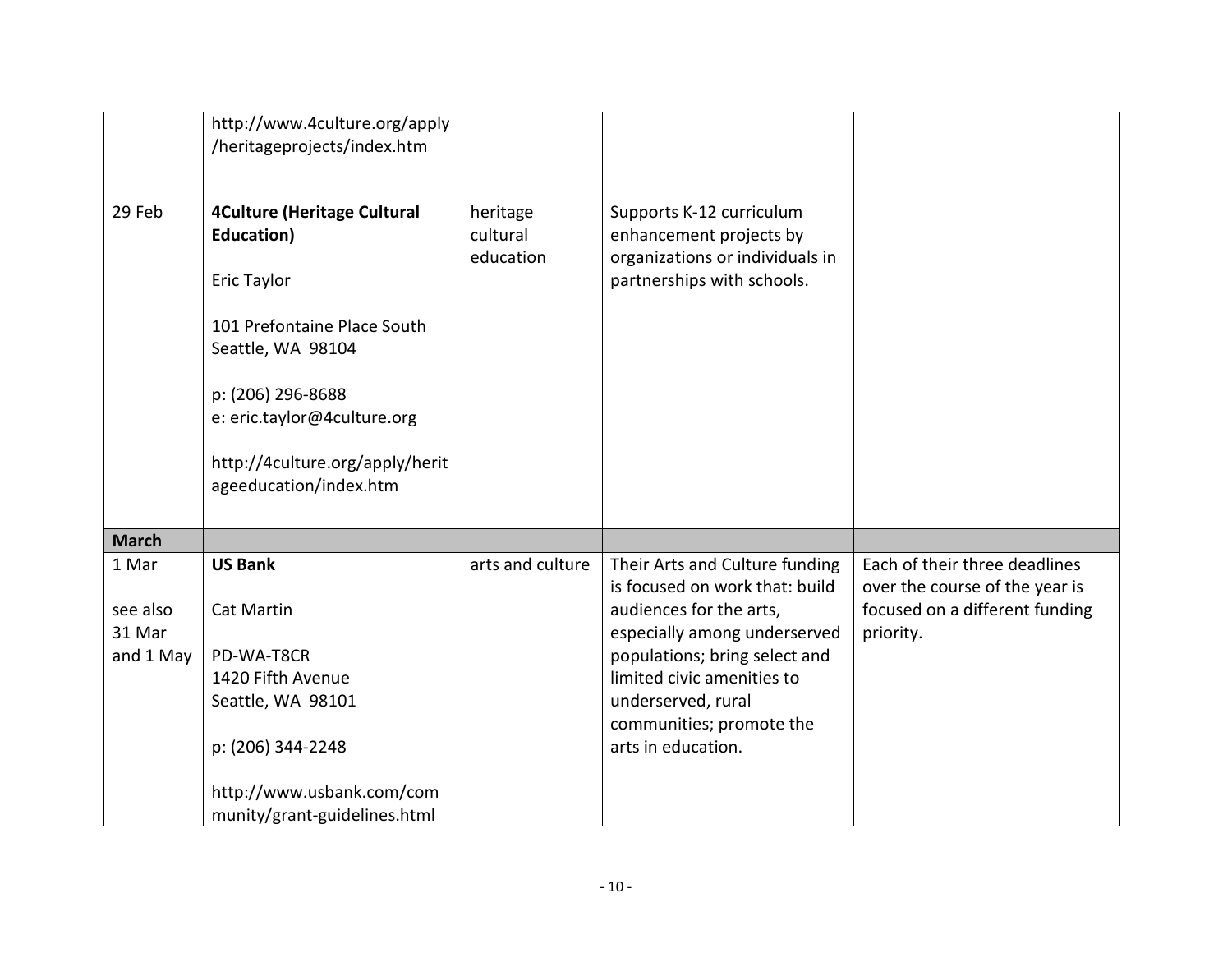| 7 Mar      | <b>4Culture (Group Arts Projects)</b>             | arts          | Supports innovative projects                                                |                                              |
|------------|---------------------------------------------------|---------------|-----------------------------------------------------------------------------|----------------------------------------------|
|            | Doreen Mitchum                                    |               | by organizations and<br>ensembles, and programs or<br>events in underserved |                                              |
|            | 101 Prefontaine Place South<br>Seattle, WA 98104  |               | communities.                                                                |                                              |
|            | p: (206) 296-7579<br>$e$ :                        |               |                                                                             |                                              |
|            | doreen.mitchum@4culture.org                       |               |                                                                             |                                              |
|            | http://4culture.org/apply/grou<br>parts/index.htm |               |                                                                             |                                              |
| 12 Mar     | <b>Neighborhood Matching Fund</b>                 | many          | They support projects that fall                                             | The Small and Simple Projects                |
|            | <b>Small and Simple Projects</b>                  | possibilities | under one of the following                                                  | Fund provides awards up to                   |
| also 8 Oct | <b>Fund</b>                                       |               | categories: physical<br>improvements; non-physical                          | \$20,000.                                    |
|            | Patricia Lopez                                    |               | projects; race and social                                                   | Restrictions for these awards                |
|            | <b>NMF Program Supervisor</b>                     |               | justice; youth-initiated;<br>planning and design;                           | include:<br>. Duplication of an existing     |
|            | Seattle Dept of Neighborhoods                     |               | community organizing;                                                       | public or private program.                   |
|            | PO Box 94649                                      |               | environmental, including food                                               | . Support for programs or                    |
|            | Seattle, WA 98124                                 |               | security and climate<br>protection; public school                           | services.<br>. Payment for an organization's |
|            | p: (206) 233-0093                                 |               | projects; and arts and culture.                                             | operating expenses not directly              |
|            | e: NMFund@seattle.gov                             |               |                                                                             | related to the awarded project.              |
|            | http://seattle.gov/neighborhoo<br>ds/nmf/         |               |                                                                             |                                              |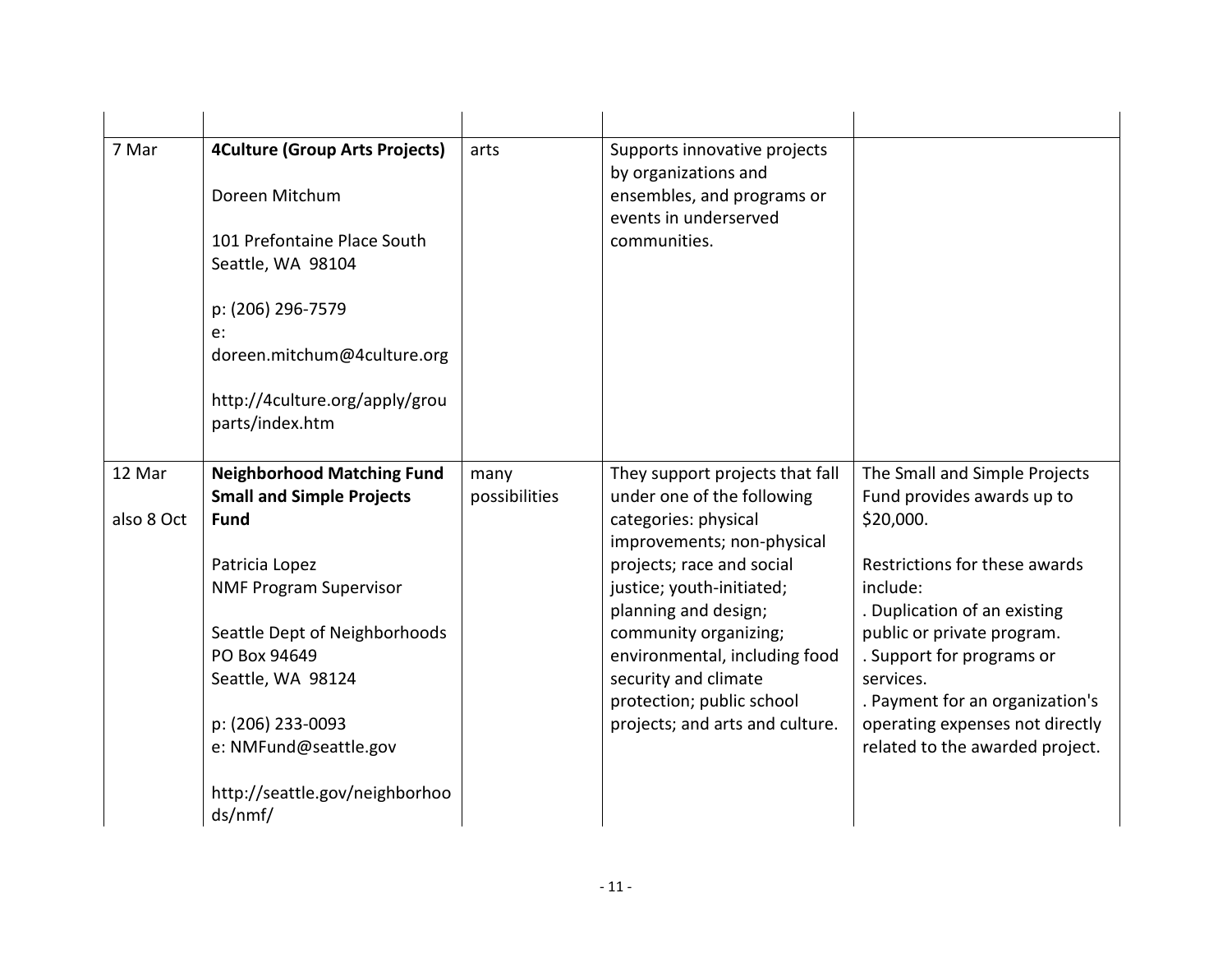| 31 Mar<br>see also 1<br>Mar and 1<br>May | <b>US Bank</b><br><b>Cat Martin</b><br>PD-WA-T8CR<br>1420 Fifth Avenue<br>Seattle, WA 98101<br>p: (206) 344-2248<br>http://www.usbank.com/com<br>munity/grant-guidelines.html | economic<br>opportunity | They support the creation of<br>economic opportunity through<br>grants to organizations that<br>provide affordable housing,<br>encourage self-sufficiency, and<br>assist economic development.                                                                            | Each of their three deadlines<br>over the course of the year is<br>focused on a different funding<br>priority. |
|------------------------------------------|-------------------------------------------------------------------------------------------------------------------------------------------------------------------------------|-------------------------|---------------------------------------------------------------------------------------------------------------------------------------------------------------------------------------------------------------------------------------------------------------------------|----------------------------------------------------------------------------------------------------------------|
| <b>April</b>                             |                                                                                                                                                                               |                         |                                                                                                                                                                                                                                                                           |                                                                                                                |
| 6 Apr                                    | <b>Seattle Peoples Fund</b><br>Aaliyah Gupta<br><b>Grants Manager</b><br>PO Box 18272<br>Seattle, WA 98118<br>p: (206) 919-0142<br>e:<br>seattlepeoplesfund@gmail.com         | community<br>building   | They are focused on improving<br>and expanding mutual<br>understanding and respect<br>within and between<br>individuals and groups of the<br>many diverse cultures in the<br>Seattle area, particularly those<br>whose voices have<br>traditionally not been<br>heard.D61 | Grant sizes range from \$500-<br>3,000.<br>Among the things they will not<br>fund are social services.         |
| 15 Apr<br>also<br>15 Jan, 15             | <b>Neighbor to Neighbor Small</b><br><b>Grants Program</b><br>Judy de Barros                                                                                                  | community<br>building   | They fund projects that fall<br>under one of these strategies:<br>increasing civic engagement<br>and community action; and                                                                                                                                                | Applicant organizations must<br>have a small budget (generally<br>under \$100,000).                            |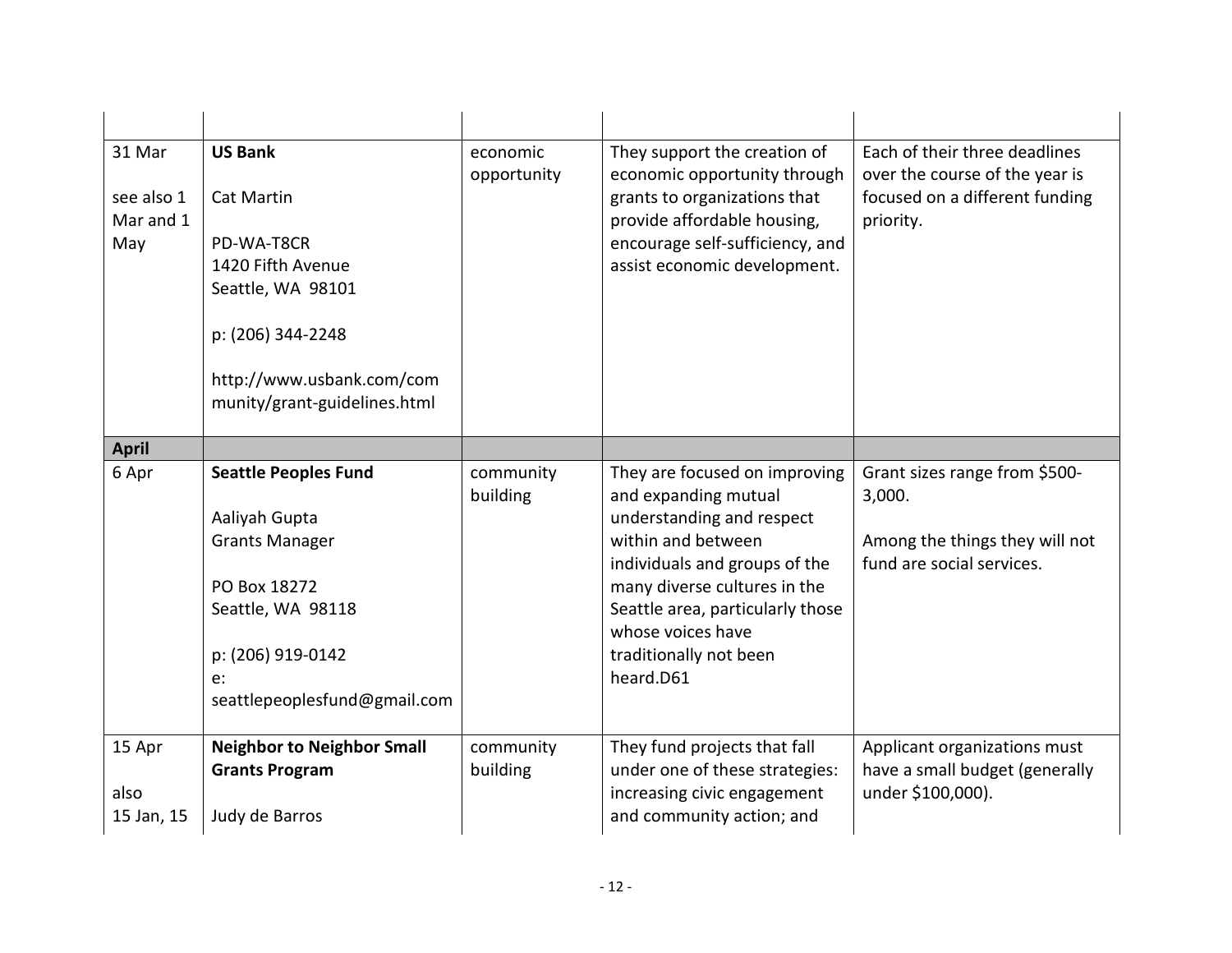| Jul and 15<br>Oct                        | Program Consultant<br>The Seattle Foundation<br>1200 Fifth Avenue, Suite 1300<br>Seattle, WA 98101<br>p: (206) 234-2456<br>e: judydebarros@comcast.net<br>http://www.seattlefoundation.<br>org/nonprofits/neighbortoneig<br>hbor/Pages/Neighbor2Neighbo<br>rFund.aspx |           | building community<br>connections.                                                                                                                                                                                                                    | Neighbor to Neighbor is<br>contained with The Seattle<br><b>Foundation's Neighborhoods</b><br>and Communities grant<br>program, but operates<br>independently of The Seattle<br><b>Foundation's Community</b><br>Grantmaking Program.<br>Note: Judy was one of the<br>funders who met with some<br>members of the NAC and some<br>community members from the<br>broader Rainier Beach<br>community in December 2011. |
|------------------------------------------|-----------------------------------------------------------------------------------------------------------------------------------------------------------------------------------------------------------------------------------------------------------------------|-----------|-------------------------------------------------------------------------------------------------------------------------------------------------------------------------------------------------------------------------------------------------------|----------------------------------------------------------------------------------------------------------------------------------------------------------------------------------------------------------------------------------------------------------------------------------------------------------------------------------------------------------------------------------------------------------------------|
| 1 May<br>see also 1<br>Mar and<br>31 Mar | <b>US Bank</b><br><b>Cat Martin</b><br>PD-WA-T8CR<br>1420 Fifth Avenue<br>Seattle, WA 98101<br>p: (206) 344-2248<br>http://www.usbank.com/com<br>munity/grant-guidelines.html                                                                                         | education | Their Education funding is<br>focused on: innovative<br>programs that help low-<br>income and at-risk students<br>succeed in school and prepare<br>for post-secondary education;<br>financial literacy training; and<br>effective mentoring programs. | Each of their three deadlines<br>over the course of the year is<br>focused on a different funding<br>priority.                                                                                                                                                                                                                                                                                                       |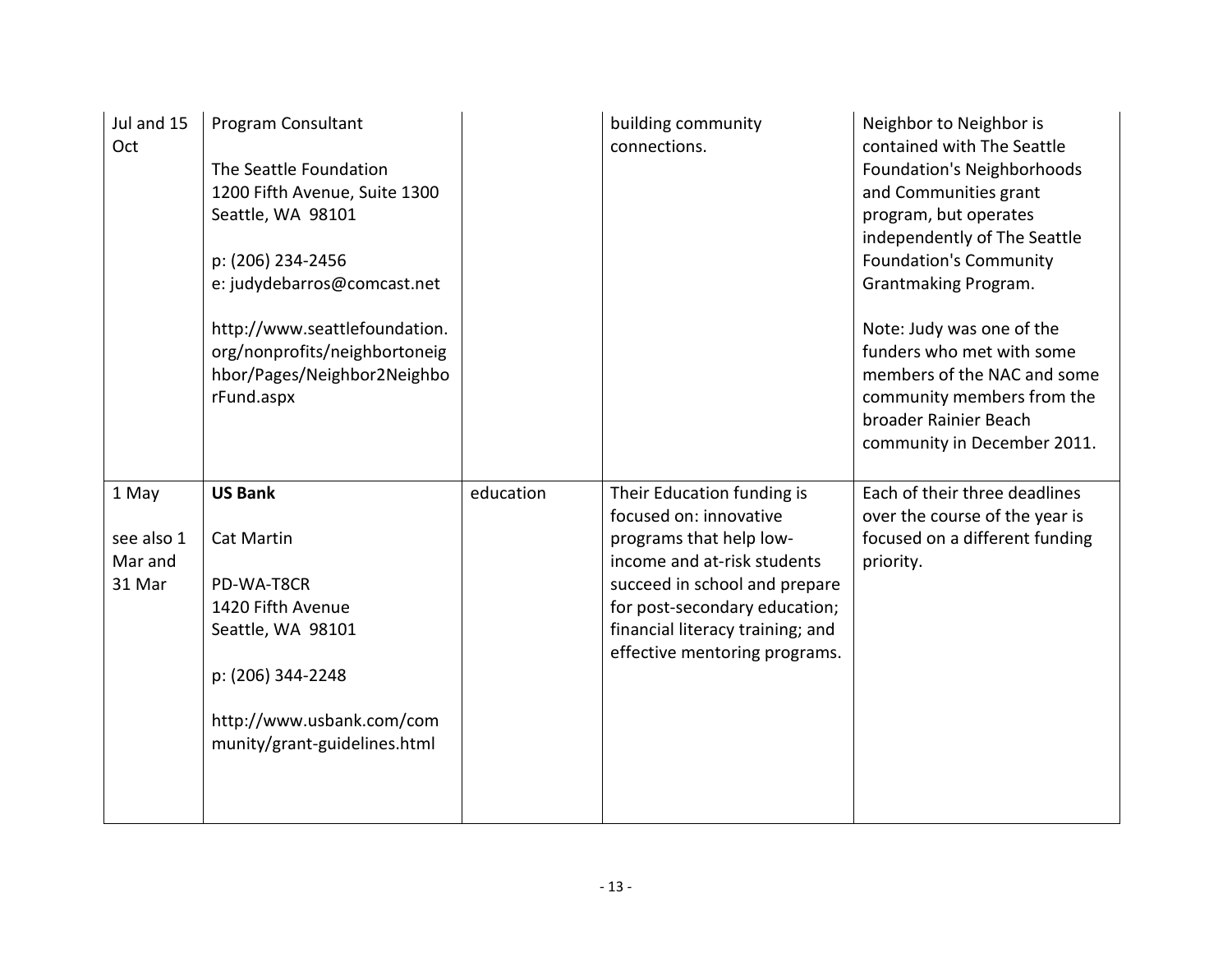| May                 |                                                                                                                                                                                             |                                                    |                                                                                                                                                                                                                                                                                      |                                                                                                                                                                                                 |
|---------------------|---------------------------------------------------------------------------------------------------------------------------------------------------------------------------------------------|----------------------------------------------------|--------------------------------------------------------------------------------------------------------------------------------------------------------------------------------------------------------------------------------------------------------------------------------------|-------------------------------------------------------------------------------------------------------------------------------------------------------------------------------------------------|
| 1 May               | <b>Seattle Foundation</b><br>(Community Grantmaking<br>Program)<br>Ceil Erickson<br>Director, Community<br><b>Grantmaking Program</b><br>1200 Fifth Avenue, Suite 1300<br>Seattle, WA 98101 | economic<br>development;<br>financial<br>stability | This deadline is for their<br>Economy funding area, which<br>is focused on: supporting<br>education and training for<br>low-income adults; improving<br>financial stability for<br>individuals; and increasing<br>access to resources for<br>underserved businesses.                 | Organizations with budgets<br>smaller than \$100,000 are<br>considered a low priority.                                                                                                          |
|                     | p: (206) 515-2131<br>e: ceil@seattlefoundation.org<br>http://www.seattlefoundation.<br>org/nonprofits/grantmaking/Pa<br>ges/TheSeattleFoundationGran<br>tmakingProgram.aspx                 | health and<br>wellness                             | This is also a deadline for their<br>Health and Wellness funding<br>area: ensuring access to<br>quality healthcare;<br>strengthening organizational<br>capacity to provide and deliver<br>services; and promoting the<br>well-being of our community's<br>most vulnerable residents. |                                                                                                                                                                                                 |
| 1 May<br>also 1 Jul | <b>Bill &amp; Melinda Gates</b><br><b>Foundation</b><br>David Bley<br>Director, Pacific Northwest<br>Initiative, United States<br>Program<br>PO Box 23350<br>Seattle, WA 98102              | parent/<br>community<br>support for<br>students    | The current focus of their<br>Pacific Northwest Community<br>Giving Program is: Family and<br>Community Role in Supporting<br><b>Student Success.</b>                                                                                                                                | Note: Program Officer LiLi Liu<br>was one of the funders who met<br>with some members of the NAC<br>and some community members<br>from the broader Rainier Beach<br>community in December 2011. |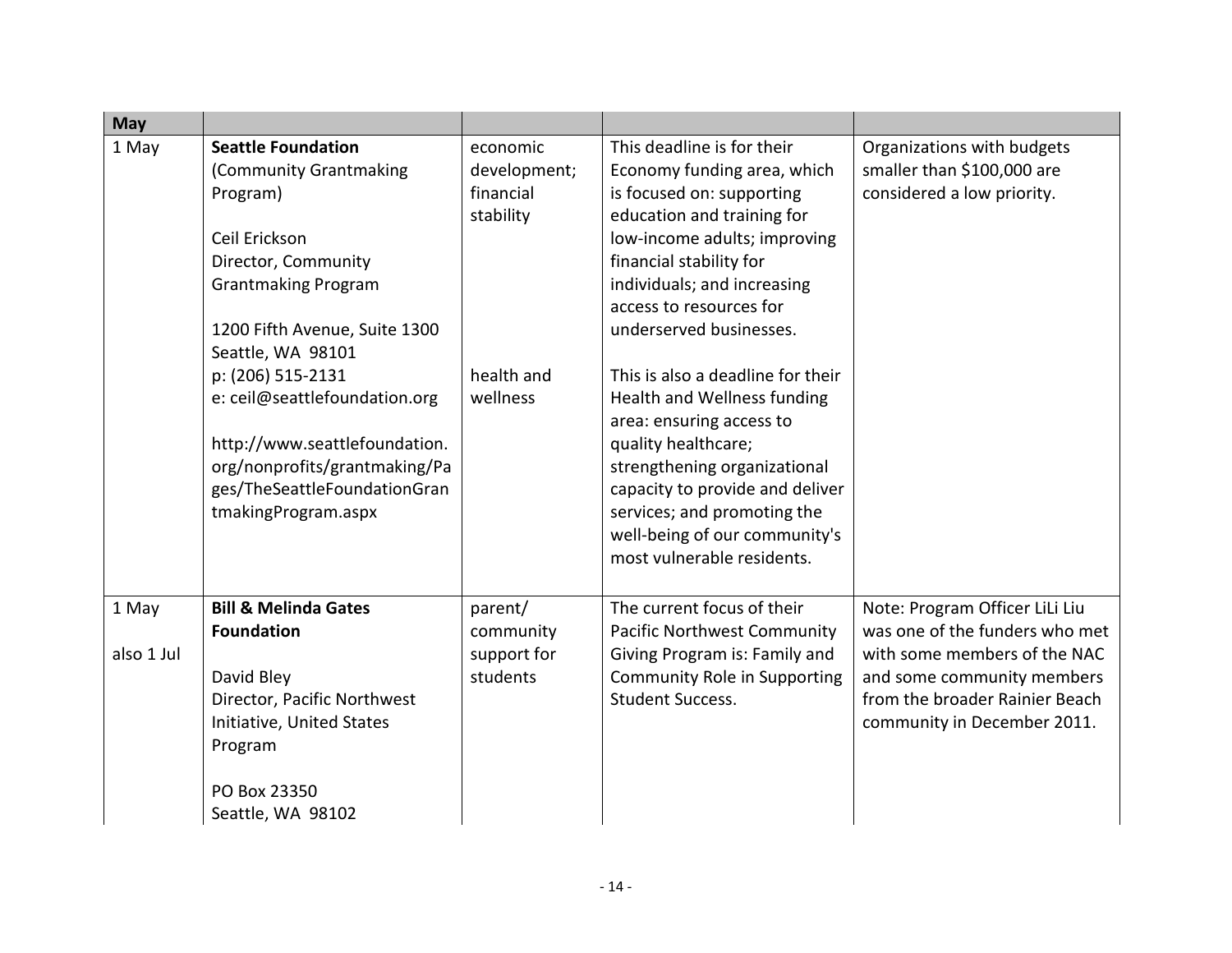| p: (206) 709-3100<br>student-success.aspx                                                     | e: info@gatesfoundation.org<br>http://www.gatesfoundation.or<br>g/grantseeker/Pages/grant-<br>opportunity-supporting-  |                                                                                                         |                                                                                                                                                                                                                                                                                                                                                                                                                                                                         |                                                                                                                                                                                                                       |
|-----------------------------------------------------------------------------------------------|------------------------------------------------------------------------------------------------------------------------|---------------------------------------------------------------------------------------------------------|-------------------------------------------------------------------------------------------------------------------------------------------------------------------------------------------------------------------------------------------------------------------------------------------------------------------------------------------------------------------------------------------------------------------------------------------------------------------------|-----------------------------------------------------------------------------------------------------------------------------------------------------------------------------------------------------------------------|
| June                                                                                          |                                                                                                                        |                                                                                                         |                                                                                                                                                                                                                                                                                                                                                                                                                                                                         |                                                                                                                                                                                                                       |
| <b>Bank of America</b><br>1 Jun<br><b>Neighborhood Builders</b><br>Program<br>p: 800/218-9946 | 401 S. Tryon St., NC1-021-02-<br>20, Charlotte, NC 28255-0001<br>http://www.bankofamerica.co<br>m/foundation/index.cfm | Maybe capacity<br>building, maybe<br>program<br>expansion for<br>serving<br>underserved<br>populations. | The Neighborhood Builders<br>program gives \$200,000 and<br>leadership training.<br>February 2012: Bank of<br>America is in the process of<br>updating its funding priorities<br>and guidelines. The basic<br>structure of the Neighborhood<br>Builders program will likely<br>remain largely unchanged,<br>although the types of<br>organizations they will<br>consider for this funding may<br>change. Check the Web site<br>for updates about funding<br>priorities. | The cash grant is distributed<br>over two years' time: \$100k<br>each year for two years.<br>See also the Bank of America<br>local grants program listed<br>under the "open deadline"<br>section of this spreadsheet. |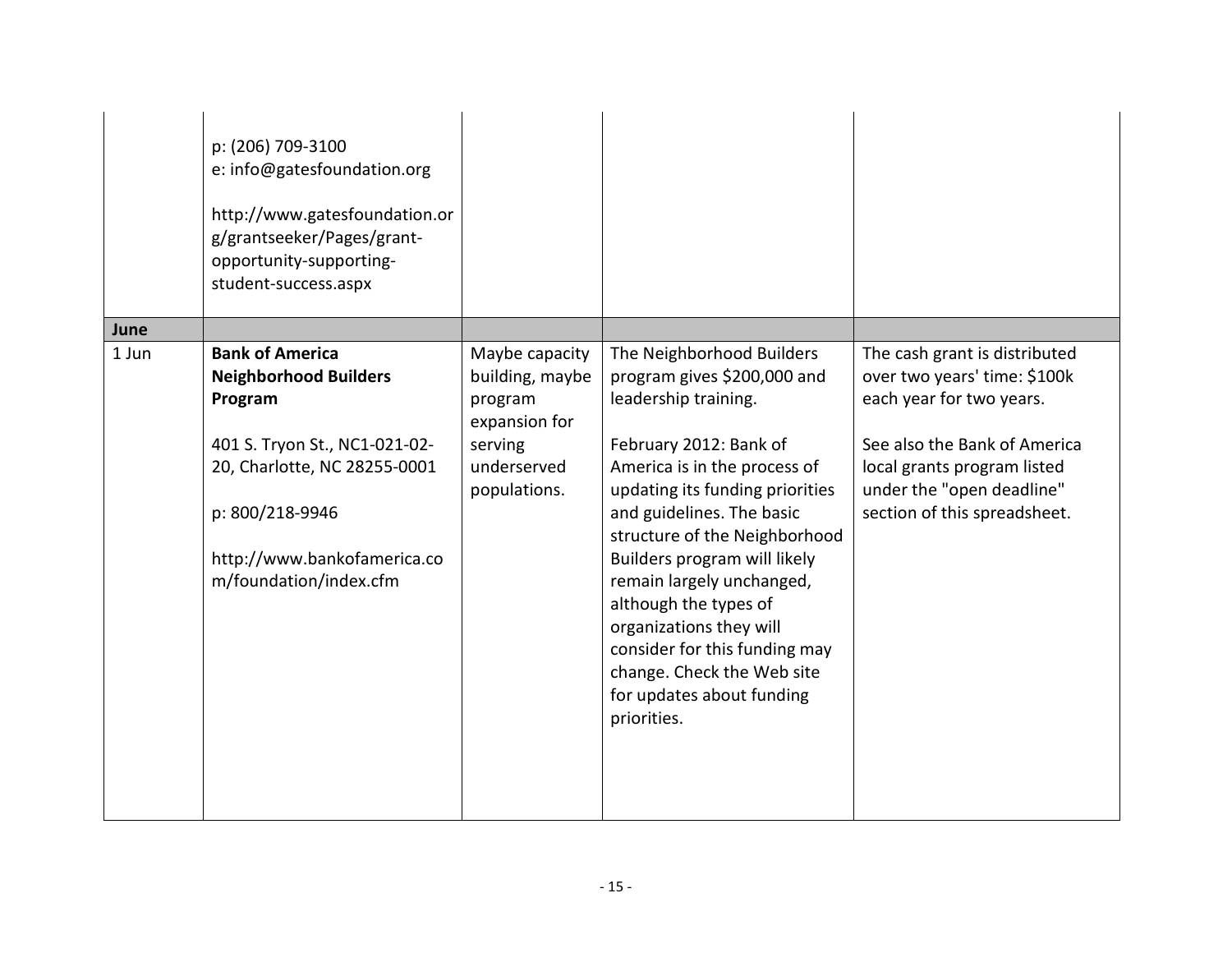| <b>United Way of King County</b> | human services                                                                                                                                                                                                                                                                                                                                               | Their interests run a broad    | Note: Lori was one of the                                                                                                                                                                                                                                                           |
|----------------------------------|--------------------------------------------------------------------------------------------------------------------------------------------------------------------------------------------------------------------------------------------------------------------------------------------------------------------------------------------------------------|--------------------------------|-------------------------------------------------------------------------------------------------------------------------------------------------------------------------------------------------------------------------------------------------------------------------------------|
|                                  |                                                                                                                                                                                                                                                                                                                                                              | range of human services. Their | funders who met with some                                                                                                                                                                                                                                                           |
|                                  |                                                                                                                                                                                                                                                                                                                                                              |                                | members of the NAC and some                                                                                                                                                                                                                                                         |
|                                  |                                                                                                                                                                                                                                                                                                                                                              |                                | community members from the                                                                                                                                                                                                                                                          |
|                                  |                                                                                                                                                                                                                                                                                                                                                              |                                | broader Rainier Beach                                                                                                                                                                                                                                                               |
|                                  |                                                                                                                                                                                                                                                                                                                                                              |                                | community in December 2011.                                                                                                                                                                                                                                                         |
|                                  |                                                                                                                                                                                                                                                                                                                                                              |                                |                                                                                                                                                                                                                                                                                     |
|                                  |                                                                                                                                                                                                                                                                                                                                                              |                                |                                                                                                                                                                                                                                                                                     |
|                                  |                                                                                                                                                                                                                                                                                                                                                              |                                |                                                                                                                                                                                                                                                                                     |
|                                  |                                                                                                                                                                                                                                                                                                                                                              |                                |                                                                                                                                                                                                                                                                                     |
|                                  |                                                                                                                                                                                                                                                                                                                                                              |                                |                                                                                                                                                                                                                                                                                     |
|                                  |                                                                                                                                                                                                                                                                                                                                                              |                                |                                                                                                                                                                                                                                                                                     |
|                                  |                                                                                                                                                                                                                                                                                                                                                              |                                |                                                                                                                                                                                                                                                                                     |
|                                  |                                                                                                                                                                                                                                                                                                                                                              |                                |                                                                                                                                                                                                                                                                                     |
|                                  |                                                                                                                                                                                                                                                                                                                                                              |                                |                                                                                                                                                                                                                                                                                     |
|                                  |                                                                                                                                                                                                                                                                                                                                                              |                                |                                                                                                                                                                                                                                                                                     |
|                                  |                                                                                                                                                                                                                                                                                                                                                              |                                |                                                                                                                                                                                                                                                                                     |
|                                  |                                                                                                                                                                                                                                                                                                                                                              |                                |                                                                                                                                                                                                                                                                                     |
|                                  |                                                                                                                                                                                                                                                                                                                                                              |                                |                                                                                                                                                                                                                                                                                     |
|                                  |                                                                                                                                                                                                                                                                                                                                                              |                                |                                                                                                                                                                                                                                                                                     |
|                                  |                                                                                                                                                                                                                                                                                                                                                              |                                |                                                                                                                                                                                                                                                                                     |
|                                  |                                                                                                                                                                                                                                                                                                                                                              |                                |                                                                                                                                                                                                                                                                                     |
|                                  |                                                                                                                                                                                                                                                                                                                                                              |                                |                                                                                                                                                                                                                                                                                     |
|                                  | Lori Guilfoyle<br><b>Community Impact Manager</b><br>720 Second Avenue<br>Seattle, WA 98104<br>p: (206) 461-3700<br>http://www.uwkc.org/partner-<br>with-us/nonprofits/grant-<br>applications/<br><b>Bill &amp; Melinda Gates</b><br><b>Foundation</b><br>See May listing<br><b>Neighbor to Neighbor Small</b><br><b>Grants Program</b><br>See April listing |                                | funding priorities are noted in<br>their Impact Plans and the<br><b>Strategy and Investment Plans</b><br>for each impact area. Copies<br>of these documents can be<br>found on their Web site.<br>Need to check the site for the<br>specific funding focus of the<br>2012 deadline. |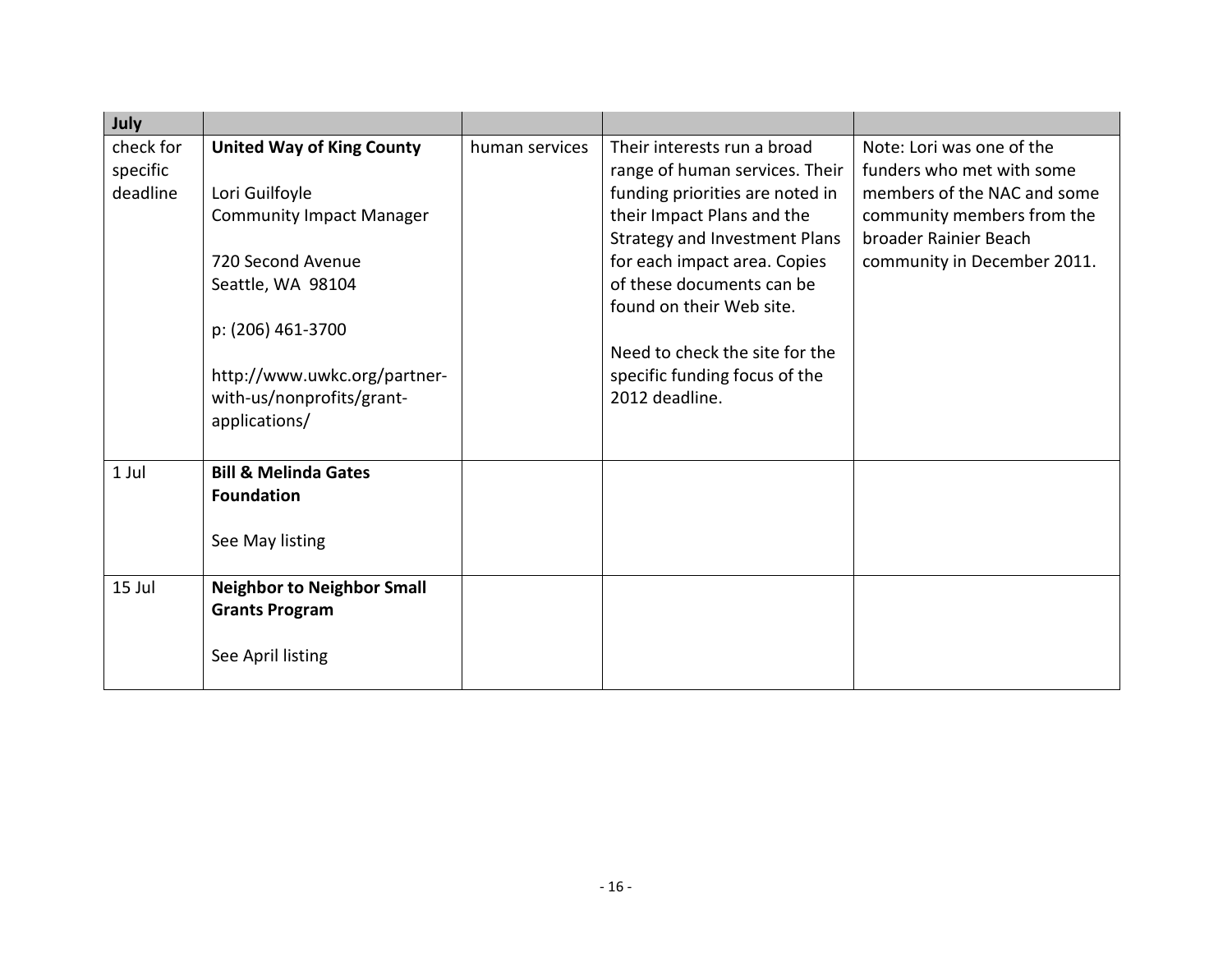| 16 Jul        | <b>Neighborhood Matching Fund</b><br><b>Large Projects Fund</b><br>Patricia Lopez<br><b>NMF Program Supervisor</b><br>Seattle Dept of Neighborhoods<br>PO Box 94649<br>Seattle, WA 98124<br>p: (206) 233-0093<br>e: NMFund@seattle.gov<br>http://seattle.gov/neighborhoo<br>ds/nmf/ | many<br>possibilities | They support projects that fall<br>under one of the following<br>categories: physical<br>improvements; non-physical<br>projects; race and social<br>justice; youth-initiated;<br>planning and design;<br>community organizing;<br>environmental, including food<br>security and climate<br>protection; public school<br>projects; and arts and culture. | The Large Projects Fund<br>provides awards up to \$100,000.<br>Restrictions for these awards<br>include:<br>. Duplication of an existing<br>public or private program.<br>. Support for programs or<br>services.<br>. Payment for an organization's<br>operating expenses not directly<br>related to the awarded project. |
|---------------|-------------------------------------------------------------------------------------------------------------------------------------------------------------------------------------------------------------------------------------------------------------------------------------|-----------------------|---------------------------------------------------------------------------------------------------------------------------------------------------------------------------------------------------------------------------------------------------------------------------------------------------------------------------------------------------------|---------------------------------------------------------------------------------------------------------------------------------------------------------------------------------------------------------------------------------------------------------------------------------------------------------------------------|
| <b>August</b> |                                                                                                                                                                                                                                                                                     |                       |                                                                                                                                                                                                                                                                                                                                                         |                                                                                                                                                                                                                                                                                                                           |
| 1 Aug         | <b>Seattle Foundation</b><br>(Community Grantmaking<br>Program)<br>Ceil Erickson<br>Director, Community<br><b>Grantmaking Program</b><br>1200 Fifth Avenue, Suite 1300<br>Seattle, WA 98101<br>p: (206) 515-2131<br>e: ceil@seattlefoundation.org                                   | environment           | This deadline is for their<br>Environment funding area,<br>which is focused on: ensuring<br>sustainability in our region;<br>improving the health of Puget<br>Sound; and engaging everyone<br>in the preservation of our<br>environment.                                                                                                                | Organizations with budgets<br>smaller than \$100,000 are<br>considered a low priority.                                                                                                                                                                                                                                    |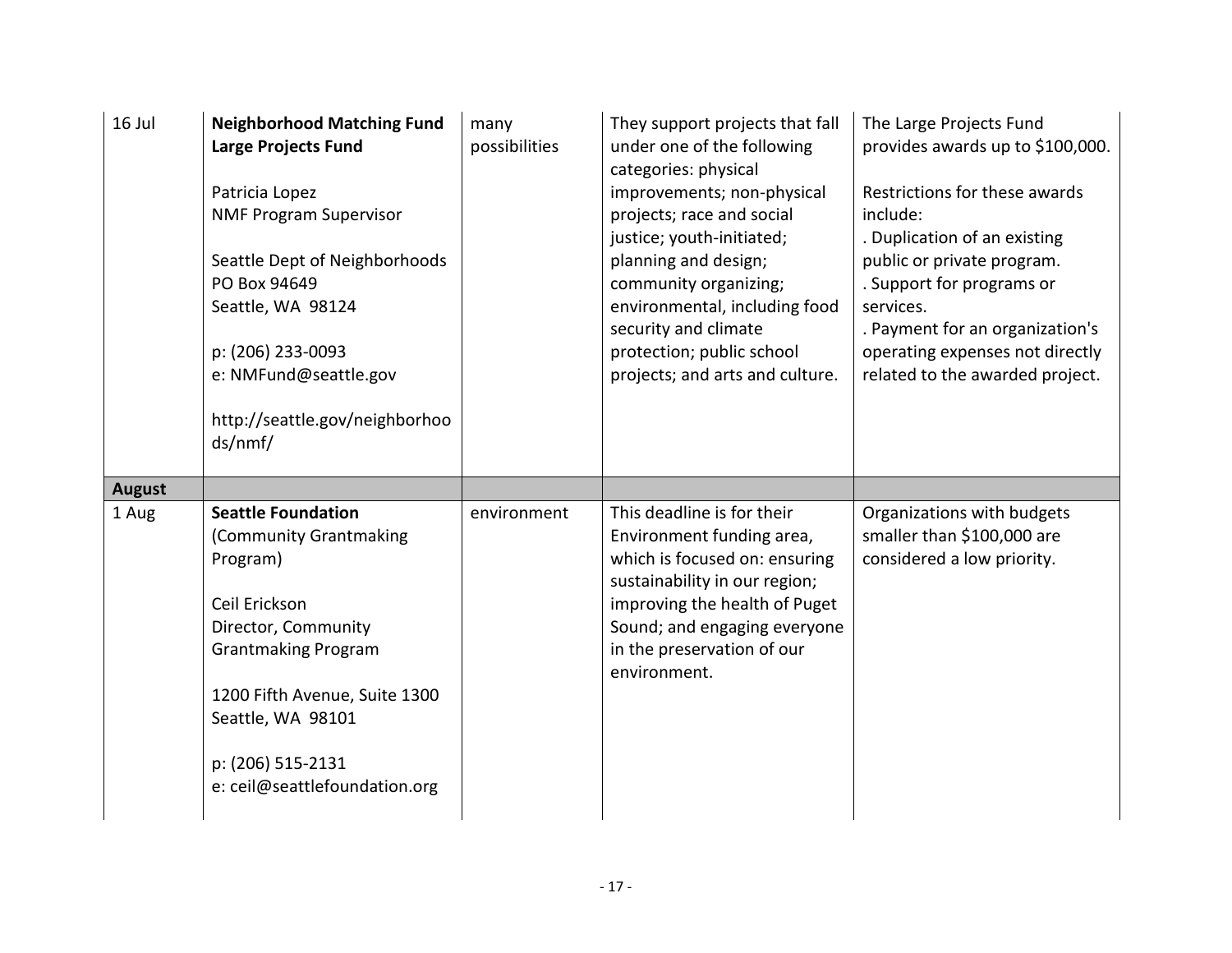|                                      | http://www.seattlefoundation.<br>org/nonprofits/grantmaking/Pa<br>ges/TheSeattleFoundationGran<br>tmakingProgram.aspx                                                                                                                                                                                                       |                        |                                                                                                                                                                                                                                                                                                                                                                                 |                                                                                                                                                                                                                                                                                                                                                                                                                                                                                  |
|--------------------------------------|-----------------------------------------------------------------------------------------------------------------------------------------------------------------------------------------------------------------------------------------------------------------------------------------------------------------------------|------------------------|---------------------------------------------------------------------------------------------------------------------------------------------------------------------------------------------------------------------------------------------------------------------------------------------------------------------------------------------------------------------------------|----------------------------------------------------------------------------------------------------------------------------------------------------------------------------------------------------------------------------------------------------------------------------------------------------------------------------------------------------------------------------------------------------------------------------------------------------------------------------------|
| check in<br>the Fall for<br>deadline | <b>Only in Seattle Initiative</b><br>Theresa Barreras<br>Seattle Office of Economic<br>Development<br>PO Box 94708<br>Seattle, WA 98124<br>p: (206) 684-4505<br>e:<br>theresa.barreras@seattle.gov<br>http://www.seattle.gov/econo<br>micdevelopment/support fund<br>ing.htm#NBD<br>http://onlyinseattle.org/about.<br>html | commercial<br>corridor | This initiative is focused on<br>creating vibrant business<br>districts and is based on the<br>belief that successful small<br>businesses are the key to<br>creating and preserving<br>vibrant, safe, sustainable<br>districts and businesses are<br>most successful when they are<br>located in neighborhoods with<br>an active street life and<br>healthy sense of community. | Grants are available through<br>four tiers:<br>1) comprehensive approach --<br>up to \$200,000;<br>2) focused approach -- up to<br>\$100,000;<br>3) start-up or smaller scale<br>approach -- up to \$50,000; and<br>4) access to BIA formation<br>support and/or participation in<br>Only in Seattle marketing<br>campaign.<br>This program is run through the<br>City of Seattle Office of<br>Economic Development and is<br>coordinated in partnership with<br>Impact Capital. |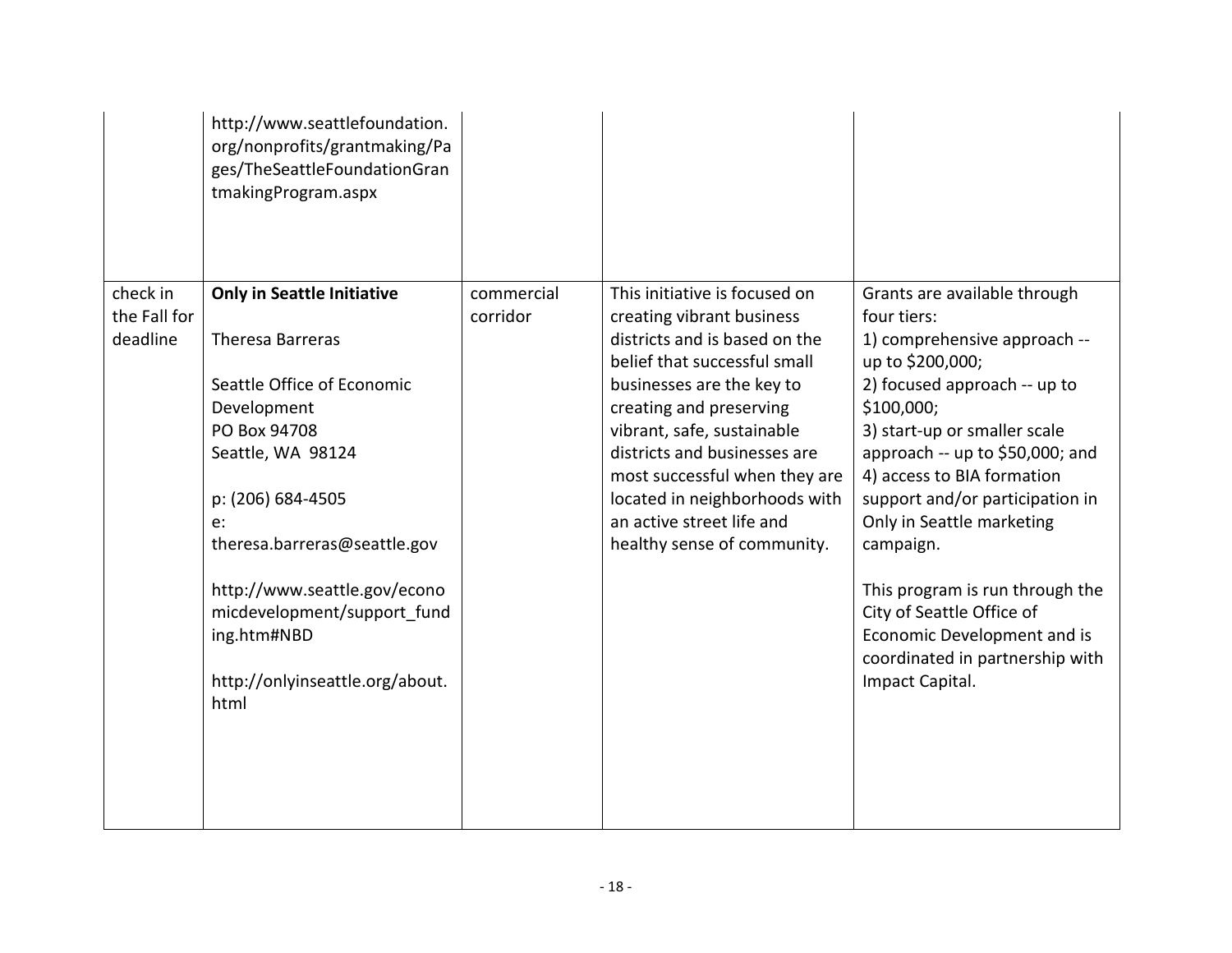| September |                                                                                                                                                                                                                                                                                                                                                                            |             |                                                                                                                                                                                                          |                                                                                                                                            |
|-----------|----------------------------------------------------------------------------------------------------------------------------------------------------------------------------------------------------------------------------------------------------------------------------------------------------------------------------------------------------------------------------|-------------|----------------------------------------------------------------------------------------------------------------------------------------------------------------------------------------------------------|--------------------------------------------------------------------------------------------------------------------------------------------|
| 1 Sep     | <b>Seattle Foundation</b><br>(Community Grantmaking<br>Program)<br>Ceil Erickson<br>Director, Community<br><b>Grantmaking Program</b><br>1200 Fifth Avenue, Suite 1300<br>Seattle, WA 98101<br>p: (206) 515-2131<br>e: ceil@seattlefoundation.org<br>http://www.seattlefoundation.<br>org/nonprofits/grantmaking/Pa<br>ges/TheSeattleFoundationGran<br>tmakingProgram.aspx | basic needs | This deadline is for their Basic<br>Needs funding area, which is<br>focused on: homelessness and<br>homelessness prevention;<br>availability of affordable<br>housing; and access to<br>nutritious food. | Organizations with budgets<br>smaller than \$100,000 are<br>considered a low priority.                                                     |
| 26 Sep    | <b>4Culture (Arts Sustained</b><br>Support)<br><b>Bret Fetzer</b><br>101 Prefontaine Place South<br>Seattle, WA 98104<br>p: (206) 205-8592<br>e: bret.fetzer@4culture.org                                                                                                                                                                                                  | arts        | Provides annual funding<br>support for arts organizations.                                                                                                                                               | Applicants must have a record<br>of artistic or cultural<br>accomplishment and must have<br>been in operation for at least<br>three years. |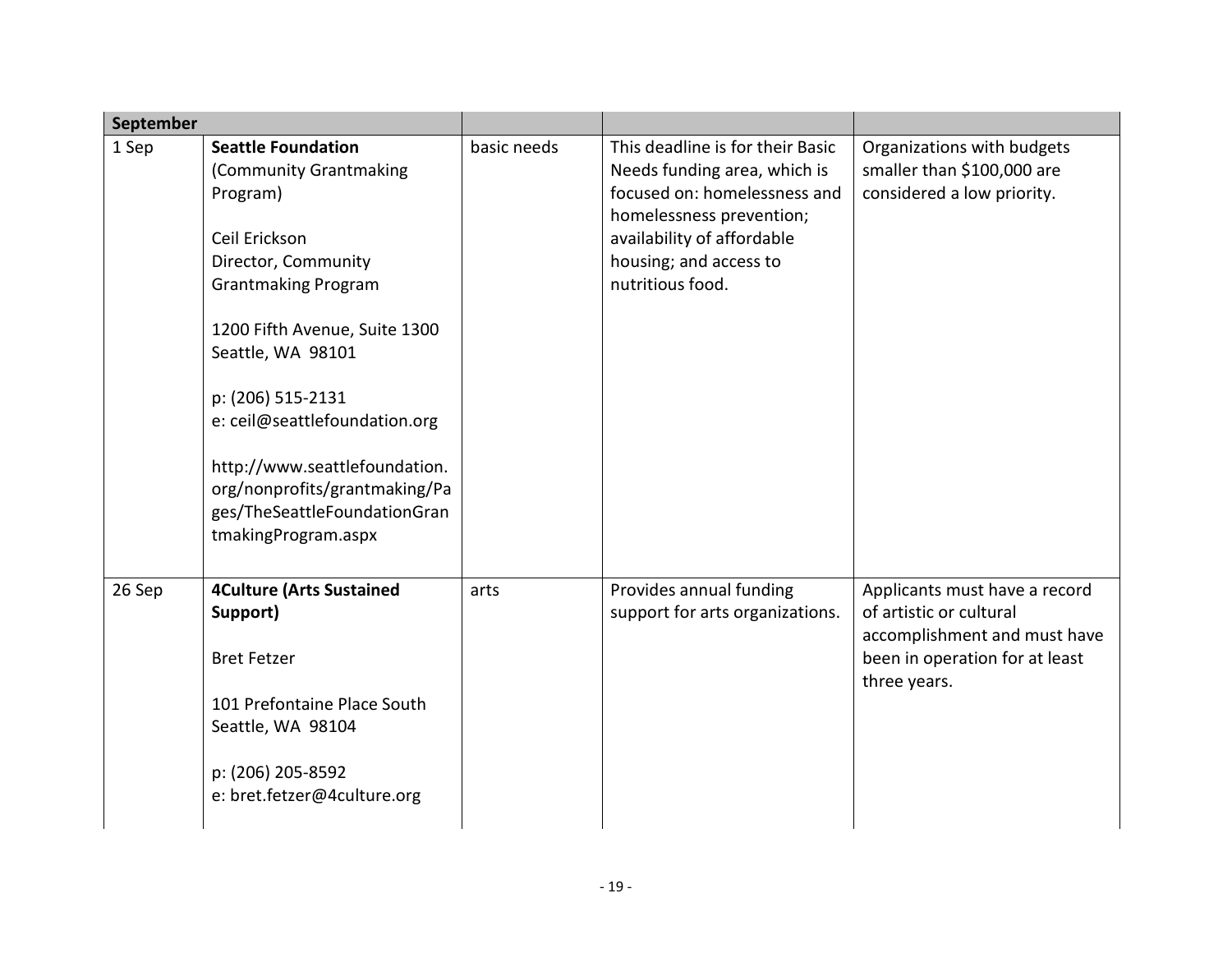|                | http://4culture.org/apply/artss<br>ustained/index.htm                                                                                                                                                                                                                       |                           |                                                                                                  |  |
|----------------|-----------------------------------------------------------------------------------------------------------------------------------------------------------------------------------------------------------------------------------------------------------------------------|---------------------------|--------------------------------------------------------------------------------------------------|--|
| 30 Sep         | <b>Wells Fargo</b><br>Mark Dederer<br>Vice President, Community<br><b>Affairs Manager</b><br>999 Third Avenue, 47th Floor<br>MAC P6540-475<br>Seattle, WA 98104<br>e:<br>mark.f.dederer@wellsfargo.co<br>m<br>https://www.wellsfargo.com/a<br>bout/charitable/wa_guidelines | multiple<br>possibilities | Their interests in Washington<br>are community development;<br>education; and human<br>services. |  |
| <b>October</b> |                                                                                                                                                                                                                                                                             |                           |                                                                                                  |  |
| 8 Oct          | <b>Neighborhood Matching Fund</b><br><b>Small and Simple Projects</b><br><b>Fund</b><br>See March listing                                                                                                                                                                   |                           |                                                                                                  |  |
| 15 Oct         | <b>Neighbor to Neighbor Small</b><br><b>Grants Program</b><br>See April listing.                                                                                                                                                                                            |                           |                                                                                                  |  |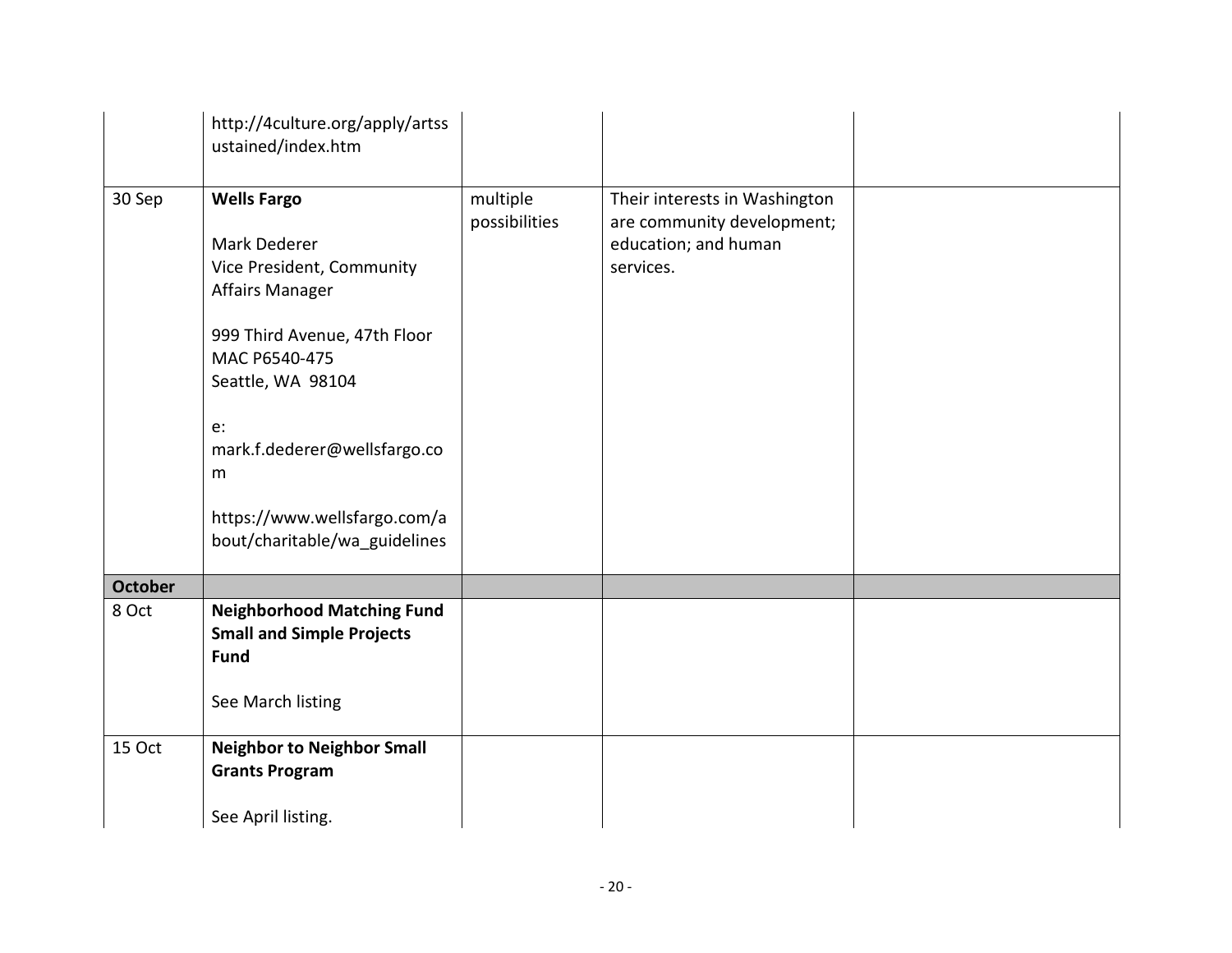| <b>November</b> |                                                                                                                                                                                                                                                                                                                                                                            |                      |                                                                                                                                                                                                                                                                                    |                                                                                                                                                                             |
|-----------------|----------------------------------------------------------------------------------------------------------------------------------------------------------------------------------------------------------------------------------------------------------------------------------------------------------------------------------------------------------------------------|----------------------|------------------------------------------------------------------------------------------------------------------------------------------------------------------------------------------------------------------------------------------------------------------------------------|-----------------------------------------------------------------------------------------------------------------------------------------------------------------------------|
| 1 Nov           | <b>Seattle Foundation</b><br>(Community Grantmaking<br>Program)<br>Ceil Erickson<br>Director, Community<br><b>Grantmaking Program</b><br>1200 Fifth Avenue, Suite 1300<br>Seattle, WA 98101<br>p: (206) 515-2131<br>e: ceil@seattlefoundation.org<br>http://www.seattlefoundation.<br>org/nonprofits/grantmaking/Pa<br>ges/TheSeattleFoundationGran<br>tmakingProgram.aspx | education            | This deadline is for their<br>Education funding area, which<br>is focused on: fostering<br>college/career readiness and<br>success; engaging families and<br>communities in ensuring<br>student success; and building<br>public will for high-quality<br>schools for all children. | Organizations with budgets<br>smaller than \$100,000 are<br>considered a low priority.                                                                                      |
| <b>December</b> |                                                                                                                                                                                                                                                                                                                                                                            |                      |                                                                                                                                                                                                                                                                                    |                                                                                                                                                                             |
| 5 Dec           | <b>4Culture (Heritage Sustained</b><br>Support)<br>Eric Taylor<br>101 Prefontaine Place South<br>Seattle, WA 98104<br>p: (206) 296-8688                                                                                                                                                                                                                                    | heritage<br>projects | Provides operating support for<br>heritage organizations that<br>maintain facilities.                                                                                                                                                                                              | Applicants must have a two-year<br>track record of interpreting King<br>County heritage, and providing<br>heritage programs and<br>experiences to King County<br>residents. |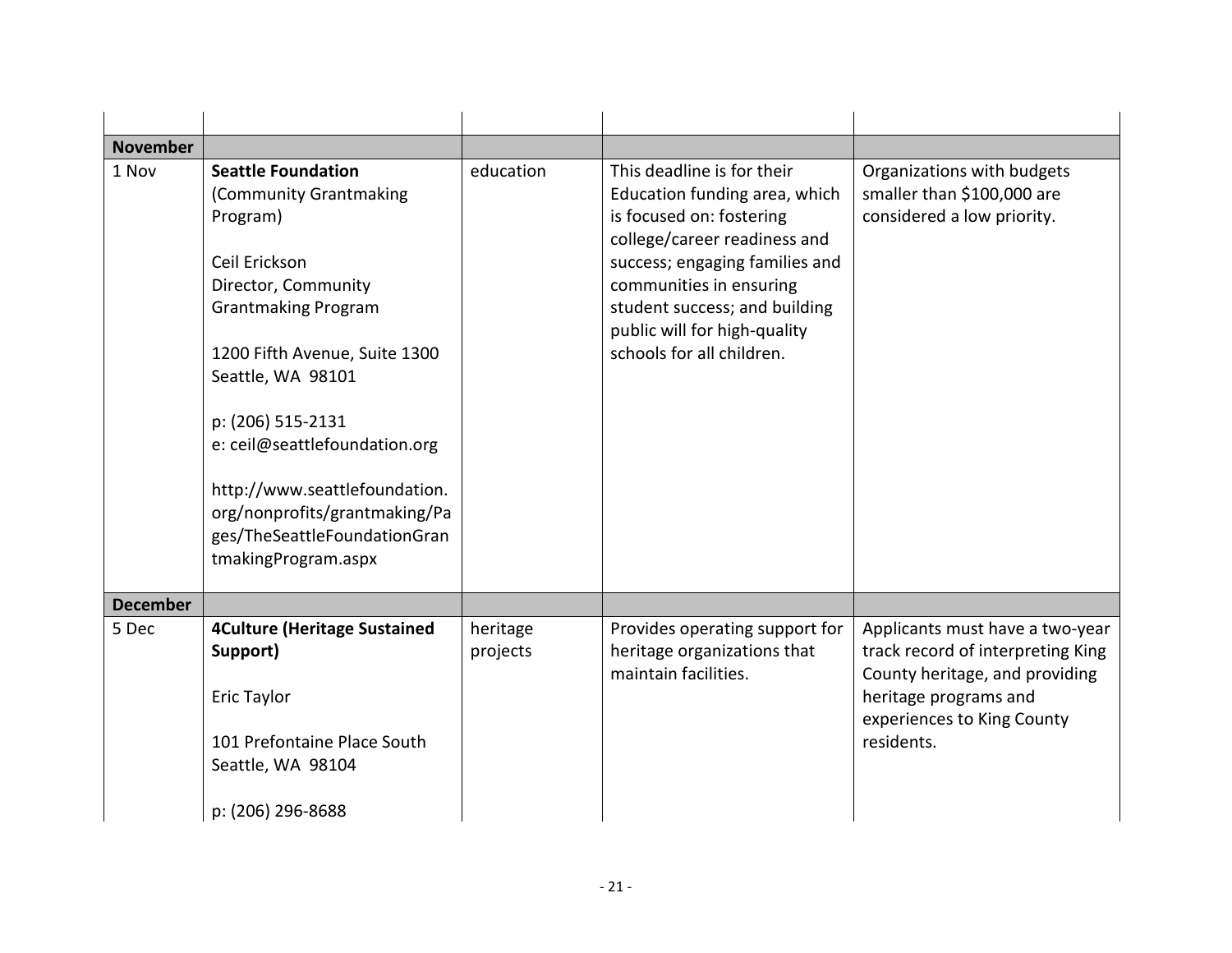|                      | e: eric.taylor@4culture.org<br>http://4culture.org/apply/herit<br>agesustained/index.htm                                                                                                                                                                                          |                       |                                                                                                                                                                                                                                                                                                                                                         |                                                                                                                                                                                                                                                                                                                                                                                                                                                                                                                |
|----------------------|-----------------------------------------------------------------------------------------------------------------------------------------------------------------------------------------------------------------------------------------------------------------------------------|-----------------------|---------------------------------------------------------------------------------------------------------------------------------------------------------------------------------------------------------------------------------------------------------------------------------------------------------------------------------------------------------|----------------------------------------------------------------------------------------------------------------------------------------------------------------------------------------------------------------------------------------------------------------------------------------------------------------------------------------------------------------------------------------------------------------------------------------------------------------------------------------------------------------|
| open-ended deadlines |                                                                                                                                                                                                                                                                                   |                       |                                                                                                                                                                                                                                                                                                                                                         |                                                                                                                                                                                                                                                                                                                                                                                                                                                                                                                |
| open                 | <b>Neighborhood Matching Fund</b><br><b>Small Sparks Fund</b><br>Patricia Lopez<br><b>NMF Program Supervisor</b><br>Seattle Dept of Neighborhoods<br>PO Box 94649<br>Seattle, WA 98124<br>p: (206) 233-0093<br>e: NMFund@seattle.gov<br>http://seattle.gov/neighborhoo<br>ds/nmf/ | many<br>possibilities | They support projects that fall<br>under one of the following<br>categories: physical<br>improvements; non-physical<br>projects; race and social<br>justice; youth-initiated;<br>planning and design;<br>community organizing;<br>environmental, including food<br>security and climate<br>protection; public school<br>projects; and arts and culture. | The Small Sparks Fund provides<br>awards up to \$1,000.<br>Applicants must have annual<br>organizational budgets of less<br>than \$25,000.<br>Restrictions for these awards<br>include:<br>. Duplication of an existing<br>public or private program.<br>. Support for programs or<br>services.<br>. Payment for an organization's<br>operating expenses not directly<br>related to the awarded project.<br>Applications must be received at<br>least six weeks prior to the start<br>of the proposed project. |
| open                 | <b>Norcliffe Foundation</b><br>Susan W. Pohl<br>President                                                                                                                                                                                                                         | many<br>possibilities | They are interested in work<br>that improves the quality of<br>life of all people in the<br>community.                                                                                                                                                                                                                                                  |                                                                                                                                                                                                                                                                                                                                                                                                                                                                                                                |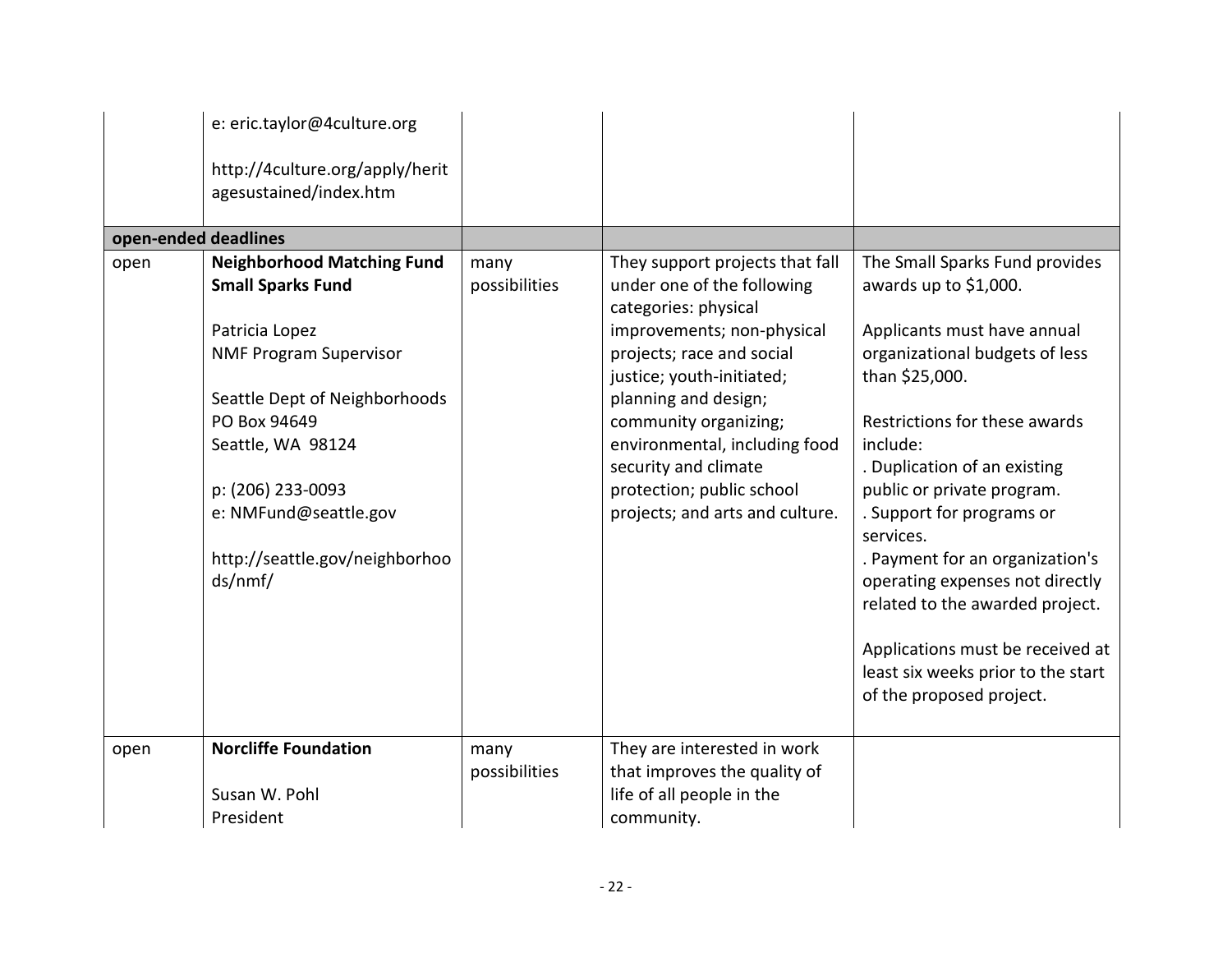|      | c/o Arline Hefferline,<br><b>Foundation Manager</b><br>999 Third Avenue, Suite 1006<br>Seattle, WA 98104-4001<br>p: (206) 682-4820<br>$e$ :<br>arline@thenorcliffefoundation.<br>com<br>http://www.thenorcliffefounda<br>tion.com/guidelines.html                                                                           |                          | They fund work in: education,<br>health, social services, civic<br>improvement, religion, culture<br>and the arts, the environment,<br>historic preservation, and<br>youth programs. |  |
|------|-----------------------------------------------------------------------------------------------------------------------------------------------------------------------------------------------------------------------------------------------------------------------------------------------------------------------------|--------------------------|--------------------------------------------------------------------------------------------------------------------------------------------------------------------------------------|--|
| open | <b>Union Bank</b><br>Karen Murakami<br><b>Assistant Vice President</b><br>400 California Street, Mail Code<br>$1 - 001 - 08$<br>San Francisco, CA 94104<br>p: (415) 765-3890<br>https://www.unionbank.com/gl<br>obal/about/corporate-social-<br>responsibility/foundation/foun<br>dation-grants.jsp#products-tab-<br>item-2 | several<br>possibilities | Their priorities are: affordable<br>housing; community economic<br>development; education; and<br>environment.                                                                       |  |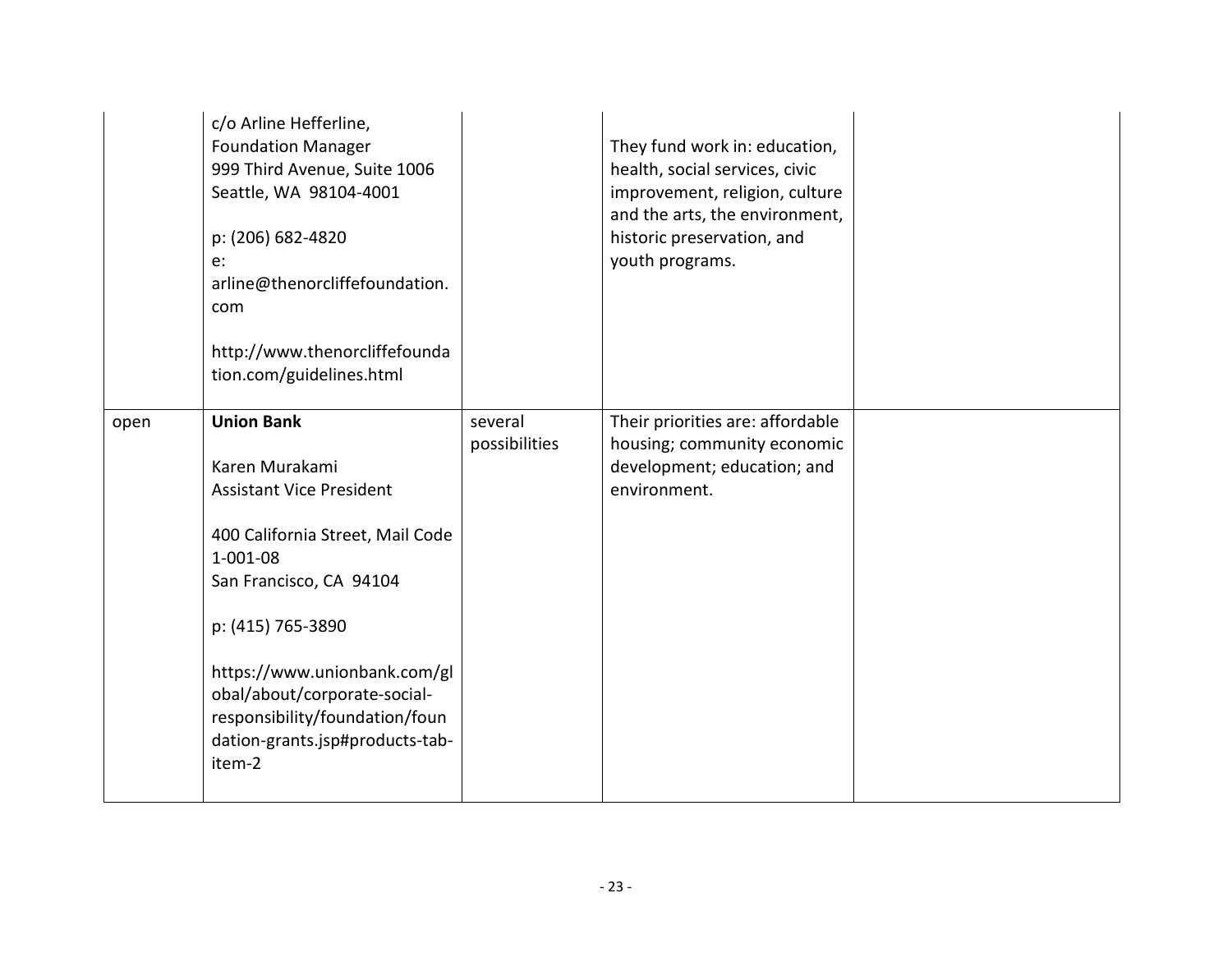| open | <b>Medina Foundation</b><br>Carolyn Wall<br>Program Officer<br>801 Second Avenue, Suite<br>1300,<br>Seattle, WA 98104<br>p: (206) 652-8783<br>e: info@medinafoundation.org<br>http://www.medinafoundation.<br>org/index.php?p=What We Fu<br>$nd&s=2$                                       | human services                                  | They focus on programs that<br>help people achieve self-<br>sufficiency. They support work<br>in: housing and homelessness,<br>youth development, economic<br>development, hunger, family<br>support and education.                                           |  |
|------|--------------------------------------------------------------------------------------------------------------------------------------------------------------------------------------------------------------------------------------------------------------------------------------------|-------------------------------------------------|---------------------------------------------------------------------------------------------------------------------------------------------------------------------------------------------------------------------------------------------------------------|--|
| open | <b>KeyBank Foundation</b><br>For civic orgs / health and<br>human services: Lorraine Vega<br>For education, arts and culture:<br><b>Valerie Raines</b><br>Seattle-Cascades<br>601 - 108th Avenue NE, Fifth<br>Floor<br>Bellevue, WA 98004<br>p: (425) 709-4277<br>Lorraine: (216) 828-7402 | workforce<br>development<br>and related<br>work | Their focus is on work that<br>fosters economic self-<br>sufficiency. Funding priorities<br>are: financial education;<br>workforce development; and<br>diversity (such as school-to-<br>work readiness programs for<br>underrepresented college<br>students). |  |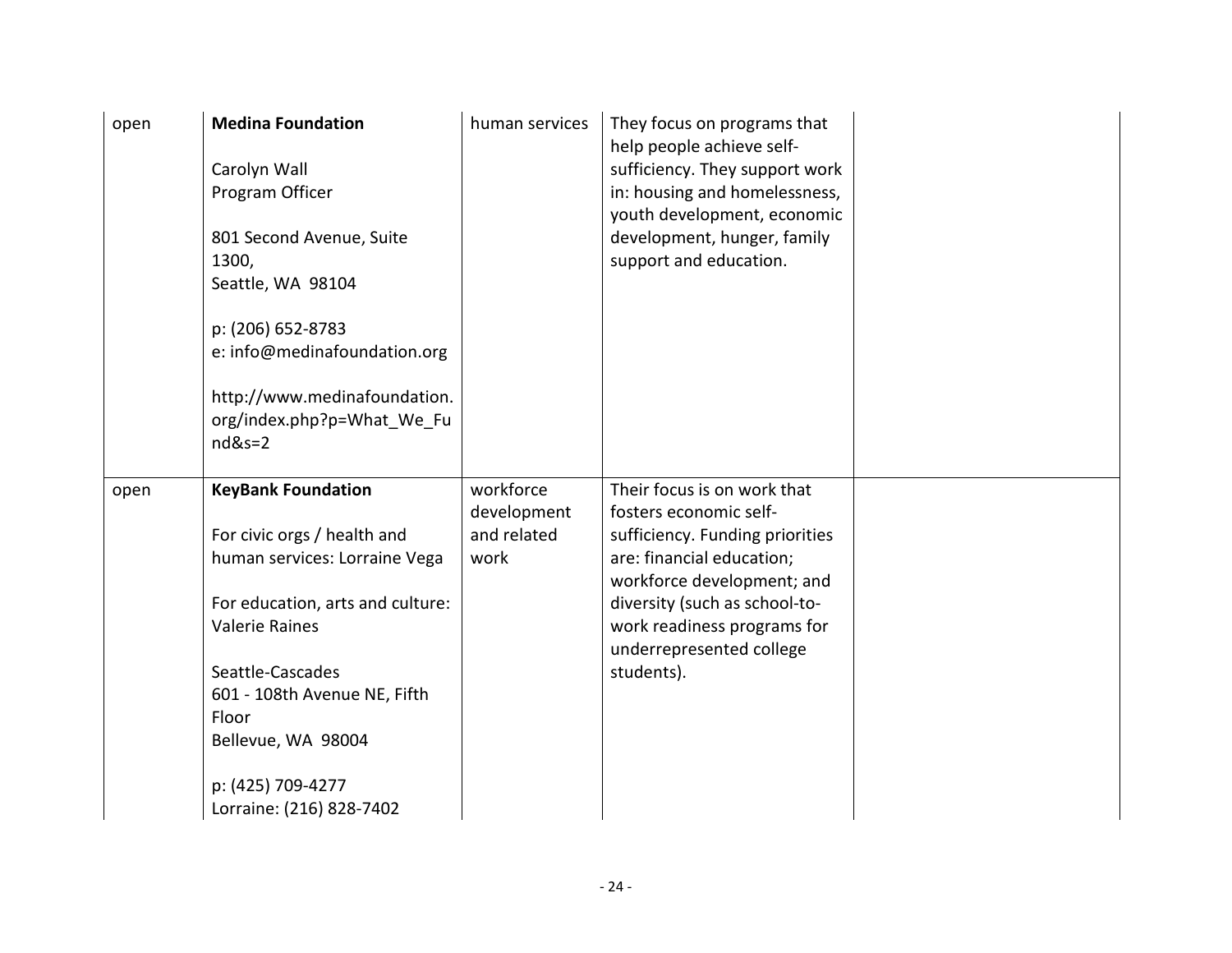| Valerie: (216) 828-7349                                 |              |                                                              |                                                           |
|---------------------------------------------------------|--------------|--------------------------------------------------------------|-----------------------------------------------------------|
| https://www.key.com/about/c<br>ommunity/key-foundation- |              |                                                              |                                                           |
| philanthropy-banking.jsp                                |              |                                                              |                                                           |
| cultivate or check back for deadline                    |              |                                                              |                                                           |
| <b>Marguerite Casey Foundation</b>                      |              | Their mission is to help low                                 | They do not accept unsolicited                            |
| Alice Ito                                               |              | income families strengthen<br>their voice and mobilize their | requests. Should cultivate a<br>relationship with Alice.  |
| Program Officer                                         |              | communities in order to                                      |                                                           |
|                                                         |              | achieve a more just and                                      | Note: Alice was one of the                                |
| 1425 Fourth Avenue, Suite 900                           |              | equitable society for all                                    | funders who met with some                                 |
| Seattle, WA 98101                                       |              |                                                              | members of the NAC and some<br>community members from the |
| p: (206) 691-3134                                       |              |                                                              | broader Rainier Beach<br>community in December 2011.      |
| http://www.caseygrants.org/pa                           |              |                                                              |                                                           |
| ges/grants/grants aboutourgra<br>nts.asp                |              |                                                              |                                                           |
| <b>Bank of America (local grants</b>                    | workforce    | February 2012: Bank of                                       |                                                           |
| program)                                                | development? | America is in the process of                                 |                                                           |
|                                                         |              | updating its funding priorities                              |                                                           |
| Christi Gordon                                          |              | and guidelines to focus more                                 |                                                           |
| Senior Vice President, CSR                              |              | on workforce development                                     |                                                           |
| Market Manager                                          |              | and related activities. Check<br>the Web site for updates    |                                                           |
| 800 Fifth Avenue, Floor 33,                             |              | about funding priorities.                                    |                                                           |
| WA1-501-33-45                                           |              |                                                              |                                                           |
| Seattle, WA 98104-3188                                  |              |                                                              |                                                           |